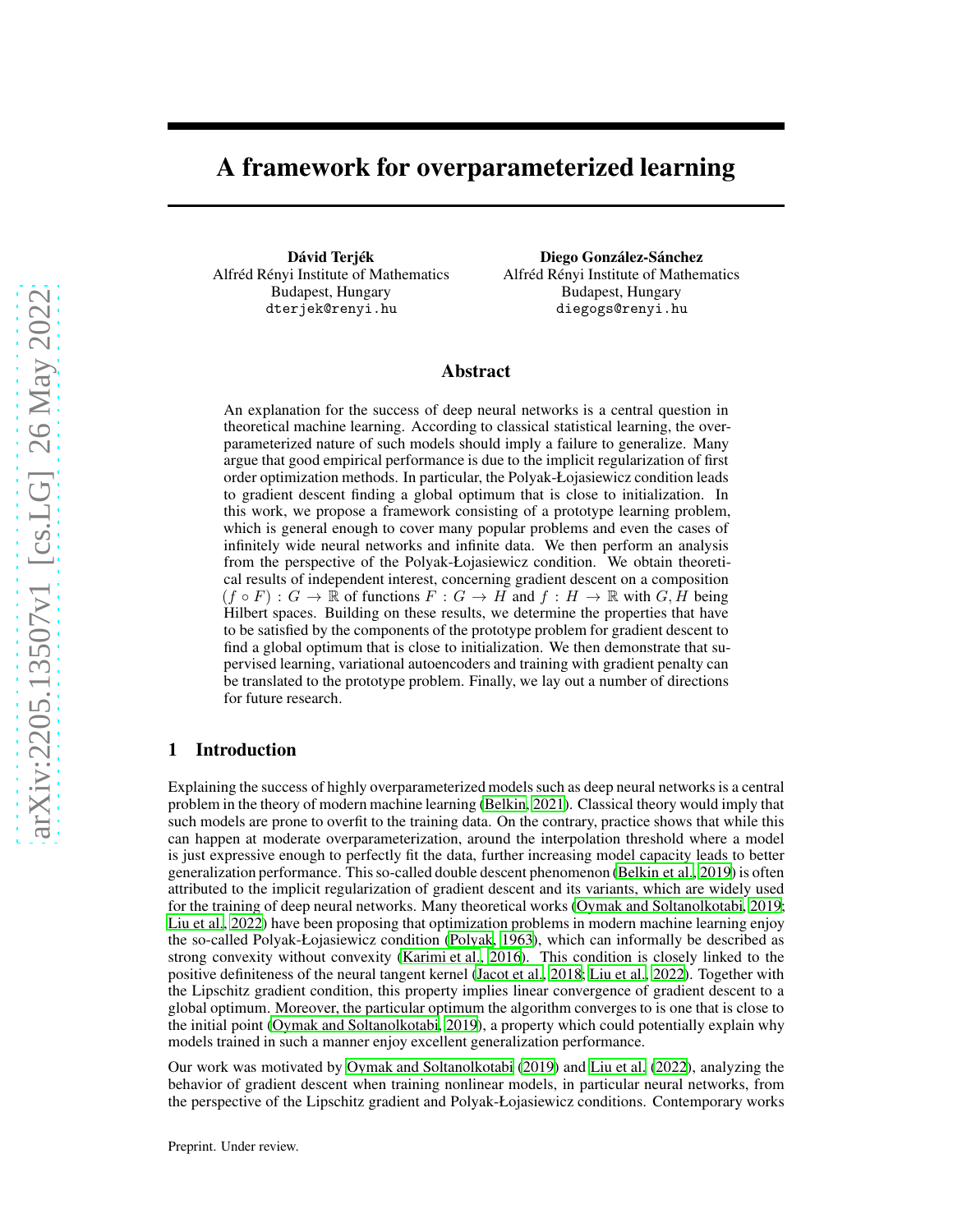in the area placed numerous assumptions on the model, loss or the data, e.g., focusing on the least squares loss [\(Oymak and Soltanolkotabi, 2019;](#page-11-0) [Liu et al., 2022\)](#page-10-0), but to the best of our knowledge even the more general ones treat only the case of supervised learning. Instead, we have set out to construct a framework that is general enough to incorporate modern machine learning problems beyond supervised learning, while also being modular enough such that its components are clearly separated and we are able to derive the minimal set of conditions they must satisfy for the ideal behavior of gradient descent. We managed to do so in the form of a prototype problem to which many real life machine learning problems can be translated to.

In order to define this problem we need a number of ingredients. Let  $X$  be a Borel space (the input space), let Θ be a Hilbert space (the parameter space) and let  $\mu \in \mathcal{P}(X)$  be a probability measure (the data). Let  $N: X \times \Theta \to \mathbb{R}^l$  be a function (the model, e.g., a neural network) mapping an input  $x \in X$  and a parameter  $\theta \in \Theta$  to an output  $N(x, \theta) \in \mathbb{R}^l$ . Let  $\iota : X \times \mathbb{R}^l \to \mathbb{R}$  be a function (the integrand, e.g., a loss) mapping an input  $x \in X$  and an output  $z \in \mathbb{R}^l$  to a loss value  $u(x, z) \in \mathbb{R}$ . Define the induced function  $\tilde{N}_{\mu} : \Theta \to L^2(\mu, \mathbb{R}^l)$  by mapping a parameter  $\theta \in \Theta$ to the equivalence class  $N_{\mu}(\theta) \in L^2(\mu, \mathbb{R}^l)$  of the  $\mathbb{R}^l$ -valued function  $N(\cdot, \theta) : X \to \mathbb{R}^l$  with respect to the data  $\mu$ . Finally, define the integral functional  $I_{\iota}: L^2(\mu, \mathbb{R}^l) \to \mathbb{R}$  by mapping an equivalence class  $f \in L^2(\mu, \mathbb{R}^l)$  to the integral  $\int \iota(x, f(x)) d\mu(x)$ . Then the prototype problem is  $\min_{\theta \in \Theta} (I_{\iota} \circ N_{\mu})(\theta)$ , where one has  $(I_{\iota} \circ N_{\mu})(\theta) = I_{\iota}(N_{\mu}(\theta)) = \int \iota(x, N(x, \theta)) d\mu(x)$ .

This problem formulation allows us to incorporate the infinite width limit of neural networks, as well as infinite data. It enables us to translate not only supervised learning problems in general, but variational autoencoders, and even gradient regularized discriminators for generative adversarial networks to particular instances of the prototype problem. Analyzing the behavior of gradient descent on the prototype problem leads to two theoretical investigations. The first, more abstract one concerns the compositional nature of the function being minimized. It asks what assumptions the functions  $F : G \to H$  and  $f : H \to \mathbb{R}$ , with  $G, H$  being Hilbert spaces, have to satisfy in order for the composition  $(f \circ F) : G \to \mathbb{R}$  to satisfy the Lipschitz gradient and Polyak-Łojasiewicz conditions. The second one is about the prototype problem, asking for the requirements on the data  $\mu$ , the model N and the integrand  $\iota$  that ensure that the induced functions  $N_{\mu}$  and  $I_{\iota}$  satisfy the assumptions resulting from the first question. We present novel theoretical results that conclude these two investigations, generalizing results from contemporary works. In particular, coercivity of the neural tangent kernel (which is equivalent to positive definiteness in the case of finite data), is an assumption that is required for our result to hold.

After listing our contributions in Subsection [1.1,](#page-1-0) we conclude Section [1](#page-0-0) with a summary of related work in Subsection [1.2.](#page-2-0) In Section [2,](#page-2-1) we review the theory of the Lipschitz gradient and Polyak-Łojasiewicz conditions. Then in Section [3,](#page-3-0) we present our framework containing the prototype problem, motivating the two theoretical investigations mentioned above. The findings of the first concern gradient descent on composite functions and are presented in Subsection [3.1.](#page-4-0) Those of the second, on determining the requirements on the components of the prototype problem, are presented in Subsection [3.2,](#page-5-0) along with their consequences for gradient descent. To demonstrate the usefulness of our framework, we present some examples of popular learning problems that can be translated to the prototype problem in Subsection [3.3.](#page-7-0) Finally, we discuss the limitations of our work and directions for future research in Section [4.](#page-8-0) Rigorous proofs of our own results and the ones reviewed in Section [2](#page-2-1) are included in the appendices, which are referred to throughout the paper.

#### <span id="page-1-0"></span>1.1 Our contributions

We propose

- a functional analytic framework consisting of a prototype optimization problem covering many machine learning applications,
- novel theoretical results of independent interest concerning gradient descent on a composition  $(f \circ F) : G \to \mathbb{R}$  of functions  $F : G \to H$  and  $f : H \to \mathbb{R}$ , with  $G, H$  being Hilbert spaces,
- requirements for the components of our prototype problem that ensure convergence of gradient descent to a global optimum close to initialization, and
- examples of popular machine learning problems translated to our prototype problem.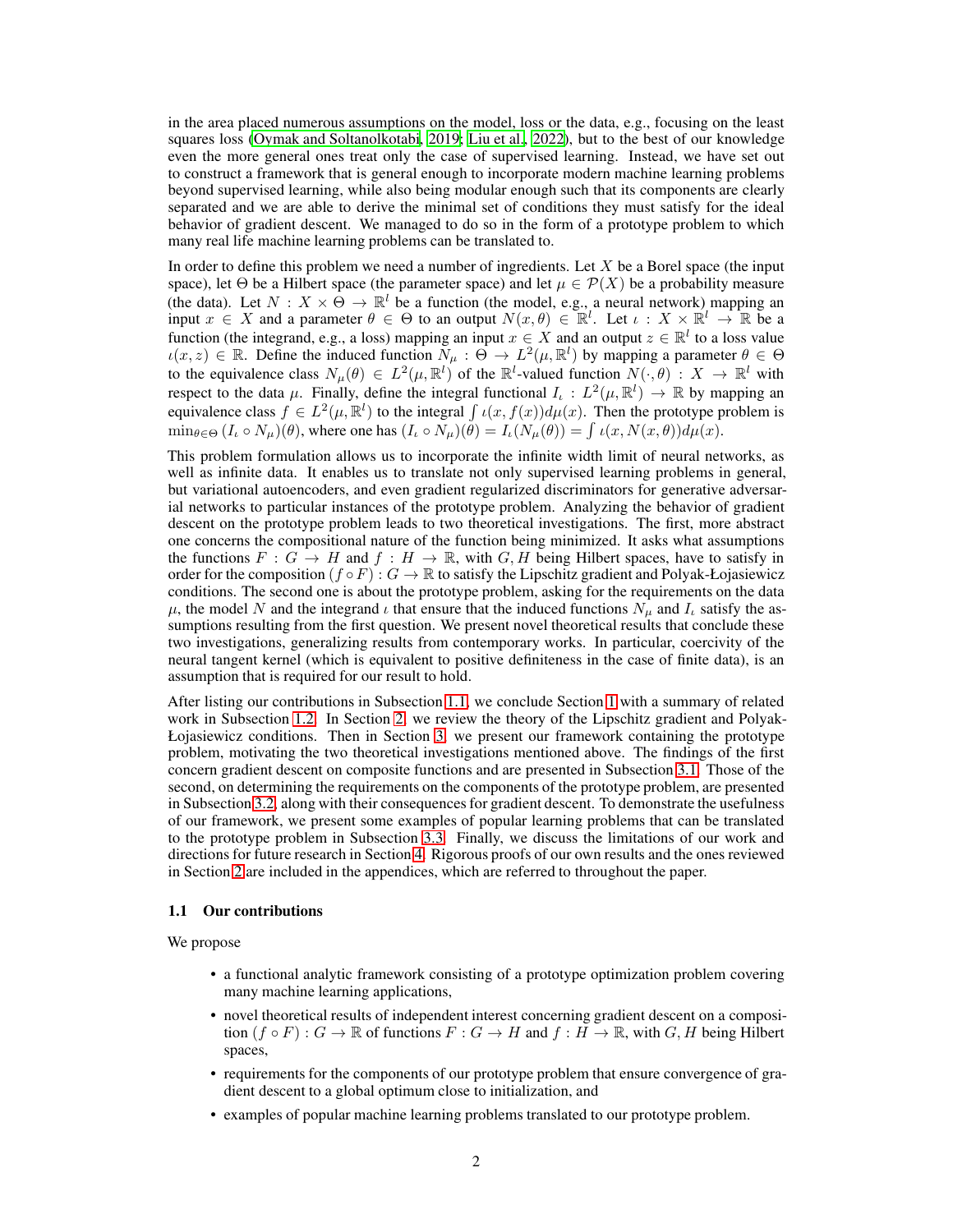#### <span id="page-2-0"></span>1.2 Related work

Studying the behavior of gradient descent and its variants for the training of neural networks is one of the central topics in theoretical machine learning. Aside from the optimization method, the three main components of such learning problems are the neural network model, the loss function and the data. These together determine the loss landscape, and therefore the solutions that the chosen optimization method finds, as well as its generalization performance. Contemporary works in this line of study have made simplifying assumptions on these components in order to be able to derive theoretical results, with the hope that the conclusions drawn from such results would apply to more general cases covering real world problems.

Regarding the model, the strongest assumption is linearity [\(Gunasekar et al.](#page-10-3), [2017;](#page-10-3) [Arora et al.,](#page-9-2) [2018;](#page-9-2) [Soudry et al.](#page-11-2), [2018;](#page-11-2) [Nacson et al.](#page-11-3), [2019;](#page-11-3) [Zhu et al., 2019](#page-11-4)). A popular assumption that is a step closer to nonlinear deep networks is that the model is shallow, i.e., has one hidden layer with a nonlinear activation [\(Brutzkus et al., 2018;](#page-9-3) [Chizat and Bach](#page-9-4), [2018;](#page-9-4) [Ge et al.](#page-9-5), [2018](#page-9-5); [Mei et al., 2018;](#page-10-4) [Safran and Shamir](#page-11-5), [2018;](#page-11-5) [Du et al.](#page-9-6), [2019b;](#page-9-6) [Nitanda et al., 2019](#page-11-6); [Williams et al.,](#page-11-7) [2019;](#page-11-7) [Soltanolkotabi et al.](#page-11-8), [2019](#page-11-8); [Li et al., 2020;](#page-10-5) Oymak and [Soltanolkotabi, 2020\)](#page-11-9). Some works proved results for general models covering deep neural networks [\(Oymak and Soltanolkotabi, 2019](#page-11-0); [Allen-Zhu et al., 2019b;](#page-9-7) [Azizan and Hassibi](#page-9-8), [2019;](#page-9-8) [Du et al.,](#page-9-9) [2019a;](#page-9-9) [Liu et al., 2022](#page-10-0)). The least squares loss is the most popular choice for analysis [\(Du et al., 2019b](#page-9-6)[,a;](#page-9-9) [Oymak and Soltanolkotabi,](#page-11-0) [2019;](#page-11-0) [Soltanolkotabi et al., 2019](#page-11-8); [Williams et al., 2019;](#page-11-7) Li [et al., 2020](#page-10-5); [Oymak and Soltanolkotabi,](#page-11-9) [2020;](#page-11-9) [Liu et al., 2022](#page-10-0)), but other specific losses are used as well [\(Brutzkus et al., 2018](#page-9-3); [Soudry et al.,](#page-11-2) [2018;](#page-11-2) [Nitanda et al., 2019\)](#page-11-6). Some works use a general loss function for supervised learning satisfying certain assumptions [\(Chizat and Bach](#page-9-4), [2018;](#page-9-4) Azizan [and Hassibi](#page-9-8), [2019](#page-9-8); [Allen-Zhu et al.,](#page-9-10) [2019a](#page-9-10)[,b;](#page-9-7) [Nacson et al., 2019](#page-11-3)). Some works have placed assumptions on the data [\(Ge et al.](#page-9-5), [2018](#page-9-5); [Soudry et al., 2018;](#page-11-2) [Allen-Zhu et al.](#page-9-7), [2019b](#page-9-7); [Li et al.](#page-10-5), [2020](#page-10-5)). Another way to simplify analysis is to take the learning rate to zero, resulting in a continuous time gradient descent, i.e., a gradient flow [\(Gunasekar et al.](#page-10-3), [2017;](#page-10-3) [Chizat and Bach](#page-9-4), [2018;](#page-9-4) [Williams et al., 2019](#page-11-7)). Often no specific optimization method is assumed and analysis is restricted to the loss landscape [\(Safran and Shamir, 2018](#page-11-5); [Sagun et al., 2018;](#page-11-10) [Li et al., 2019;](#page-10-6) [Zhu et al., 2019;](#page-11-4) [Geiger et](#page-9-11) al., [2021\)](#page-9-11).

A prime candidate for the explanation of the surprising generalization of overparameterized models is the implicit regularization of gradient methods. Many works show that such methods take a short path in the parameter space [\(Azizan and Hassibi](#page-9-8), [2019;](#page-9-8) [Oymak and Soltanolkotabi](#page-11-0), [2019](#page-11-0); [Zhang et al.](#page-11-11), [2020](#page-11-11); [Gupta et al., 2021\)](#page-10-7). Similarly to our paper, the Polyak-Łojasiewicz condition [\(Polyak, 1963](#page-11-1); [Karimi et al.](#page-10-1), [2016\)](#page-10-1) has been previously studied as a possible reason of why gradient methods converge to global optima [\(Allen-Zhu et al.](#page-9-7), [2019b;](#page-9-7) [Oymak and Soltanolkotabi, 2019](#page-11-0); [Liu et al., 2022](#page-10-0)). This condition is determined by the smallest eigenvalue of the neural tangent kernel [\(Jacot et al.](#page-10-2), [2018\)](#page-10-2), which has been previously proposed to govern gradient descent dynamics, and is influenced by overparameterization. Additionally, this condition implies that the global optima found by gradient descent is close to initialization.

Our main influences were [Polyak \(1963](#page-11-1)) on the convergence of gradient descent for nonconvex losses, as well as [Oymak and Soltanolkotabi \(2019](#page-11-0)) and [Liu et](#page-10-0) al. [\(2022\)](#page-10-0) on the behavior of gradient descent on the nonlinear least squares problem. Our results in Subsection [3.1](#page-4-0) generalize the classical ones in [Polyak \(1963\)](#page-11-1), and in particular, Theorem [4](#page-5-1) is a significant generalization of [Oymak and Soltanolkotabi \(2019,](#page-11-0) Theorem 2.1) and [Liu et al.](#page-10-0) [\(2022,](#page-10-0) Theorem 6). Even those works which treat general loss functions (such as [Allen-Zhu](#page-9-7) et al. [\(2019b\)](#page-9-7)) focus on the supervised learning problem, with both the number of parameters and data assumed to be finite. To the best of our knowledge, the framework we propose is the only one so far that is general enough to incorporate many problems besides supervised learning, covering the cases of infinite number of parameters and infinite data, while also making it clear what assumptions the different components have to satisfy in order for gradient descent to find a global optimum that is close to initialization.

## <span id="page-2-1"></span>2 Lipschitz gradient and Polyak-Łojasiewicz conditions

Informally speaking, the Lipschitz gradient (LG) and Polyak-Łojasiewicz (PL) conditions quantify how well a certain function behaves under gradient descent [\(Polyak, 1963](#page-11-1); [Karimi et al., 2016\)](#page-10-1). This section reviews the classical results of [Polyak](#page-11-1) [\(1963\)](#page-11-1), which we include to highlight the analogy to our results in Subsection [3.1.](#page-4-0) Let H be a Hilbert space and  $f : H \to \mathbb{R}$  a Fréchet differentiable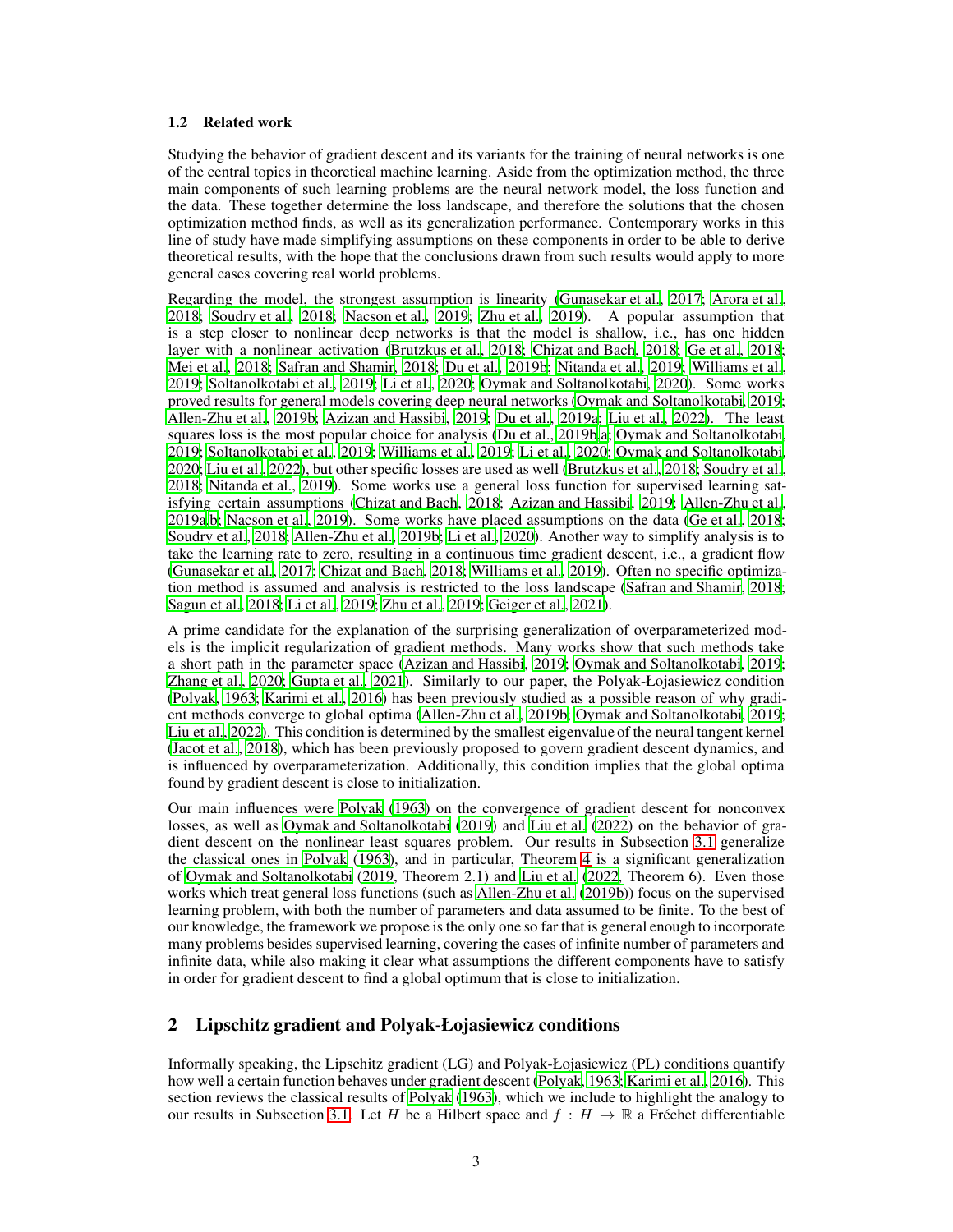function. If  $\|\nabla f(x) - \nabla f(y)\| \le L\|x - y\|$  for all  $x, y \in D$  for some  $L \ge 0$  and  $D \subset H$ , i.e., if the gradient mapping  $\nabla f : H \to H$  is L-Lipschitz on D, then f is said to satisfy the LG condition with constant L on D, or to be L-LG on D. Note that  $L = 0$  if and only if f is linear. Such functions satisfy a strong form of the fundamental rule of calculus (see Proposition [12\)](#page-13-0). In particular,  $f(y) - f(x) = \int_0^1 \langle \nabla f(x + t(y - x)), y - x \rangle dt$  for all  $x, y \in D$  such that  $[x, y] =$  $\{(1-t)x + ty : t \in [0,1]\} \subset D$ . Additional corollaries (see Proposition [14](#page-13-1) and Proposition [15\)](#page-14-0) are that  $|f(y) - f(x)| \leq \sqrt{\frac{y}{y}}$   $\leq \frac{y}{2}$   $\|y - x\|^2$  for all  $x, y \in D$  such that  $[x, y] \subset D$ . And that  $\frac{1}{2} \|\nabla f(x)\|^2 \le L(f(x) - f_*)$  for all  $x \in D$  such that  $\left[x, x - \frac{1}{L}\nabla f(x)\right] \subset D$  where  $f_* = \inf_{x \in H} f(x)$ . If  $f_* \in \mathbb{R}$  and  $\frac{1}{2} \|\nabla f(x)\|^2 \geq \lambda(f(x) - f_*)$  for all  $x \in D$  and some  $\lambda > 0$ , then f is said to satisfy the PL condition with constant  $\lambda$  on D, or to be  $\lambda$ -PL on D. Given a learning rate  $\alpha > 0$ , define a gradient descent step as  $x^{\alpha} = x - \alpha \nabla f(x)$  for any  $x \in H$ , and a gradient descent sequence recursively as  $x_i = x_{i-1}^{\alpha}$  for some initial point  $x_0 \in H$ . The LG and PL conditions lead to the following classical convergence result for gradient descent due to [Polyak](#page-11-1) [\(1963\)](#page-11-1) (see Appendix [A](#page-12-0) for proofs of the results in this section). The theorem not only tells us that gradient descent finds a global optimum, but that the convergence is linear, and the distance traveled from initialization is bounded by a constant times the distance to a closest optimum.

<span id="page-3-1"></span>**Theorem 1.** Let H be a Hilbert space and  $L \ge \lambda > 0$ ,  $\alpha \in (0, \frac{2}{L})$  be some constants. And let f:  $H \to \mathbb{R}$  *be a function that is*  $\lambda$ -PL and L-LG on  $D \subset H$ *. Fix any*  $x_0 \in D$ *. Let*  $q = 1 + L\lambda\alpha^2 - 2\lambda\alpha$ *, so that*  $q \in (0, 1)$ *, and*  $K = \sqrt{2L(f(x_0) - f_*)}$ *. If* 

$$
\left\{ x \in H : \|x - x_0\| \le \max\left\{ \frac{\alpha K}{1 - \sqrt{q}} + \left(\frac{1}{L} + \alpha\right)K, \frac{1}{L} \|\nabla f(x_0)\| \right\} \right\} \subset D,
$$

*then for all*  $i \geq 0$ 

$$
f(x_i) - f_* \le q^i(f(x_0) - f_*),
$$

*and the series*  $x_i$  *converges to some*  $x_* = \lim_{i \to \infty} x_i \in G$  *such that*  $f(x_*) = f_*$  *and* 

$$
||x_* - x_0|| \le \frac{\alpha K}{1 - \sqrt{q}}.
$$

*Moreover, if*  $\hat{x}_* = \arg \min_{x \in H : f(x) = f_*} ||x - x_0||$ , *i.e.,*  $\hat{x}_* \in H$  *is an optimum of* f *that is closest to*  $x_0$ , then

$$
||x_* - x_0|| \leq \frac{\alpha L ||\hat{x}_* - x_0||}{1 - \sqrt{q}}.
$$

### <span id="page-3-0"></span>3 A framework for overparameterized learning

We propose an abstract prototype problem that covers many real world scenarios (as exemplified in Subsection [3.3\)](#page-7-0) to analyze the problem of training neural networks with gradient descent. This framework enables us to analyze the building blocks of the problem in order to determine the properties of the whole. There are going to be three main components. One is the dataset  $\mu \in \mathcal{P}(X)$ represented by a probability measure on a Borel space  $X$ . Another is the neural network mapping  $\overline{N}$ :  $X \times \Theta \rightarrow \mathbb{R}^l$  with  $\overline{X}$  being the input space, the Hilbert space  $\Theta$  being the parameter space,  $\mathbb{R}^l$  being the output space, and  $\overline{N}(x,\theta)$  being measurable in x and Fréchet differentiable in  $\theta$  for all  $(x, \theta) \in X \times \Theta$ . Assuming that for all  $\theta \in \Theta$  the integral  $\int ||N(x, \theta)||^2 d\mu(x)$  exists and is finite, we consider the induced mapping  $N_{\mu}$ :  $\Theta \to L^2(\mu, \mathbb{R}^l)$  defined as  $N_{\mu}(\theta)$  being the equivalence class of the function  $N(\cdot,\theta): X \to \mathbb{R}^l$  with respect to  $\mu$  for any  $\theta \in \Theta$ . The Hilbert space  $L^2(\mu, \mathbb{R}^l)$  of equivalence classes of square integrable  $\mathbb{R}^l$ -valued functions with respect to  $\mu$  is the feature space with norm  $||f|| = \sqrt{\int ||f(x)||^2 d\mu(x)}$  for  $f \in L^2(\mu, \mathbb{R}^l)$ . The last component is the integrand  $\iota : X \times \mathbb{R}^l \to \mathbb{R}$  that quantifies the loss  $\iota(x, z)$  corresponding to an  $x \in X$  and an output  $z \in \mathbb{R}^l$ , with  $\iota(x, z)$  being measurable in x and differentiable in z. It induces the integral functional [\(Rockafellar, 1976\)](#page-11-12)  $I_{\iota}: L^2(\mu, \mathbb{R}^l) \to \mathbb{R}$  defined as  $I_{\iota}(f) = \int \iota(x, f(x)) d\mu(x)$ .

The prototype learning problem is then defined as

$$
\min_{\theta \in \Theta} (I_{\iota} \circ N_{\mu})(\theta),
$$

which we aim to solve via gradient descent.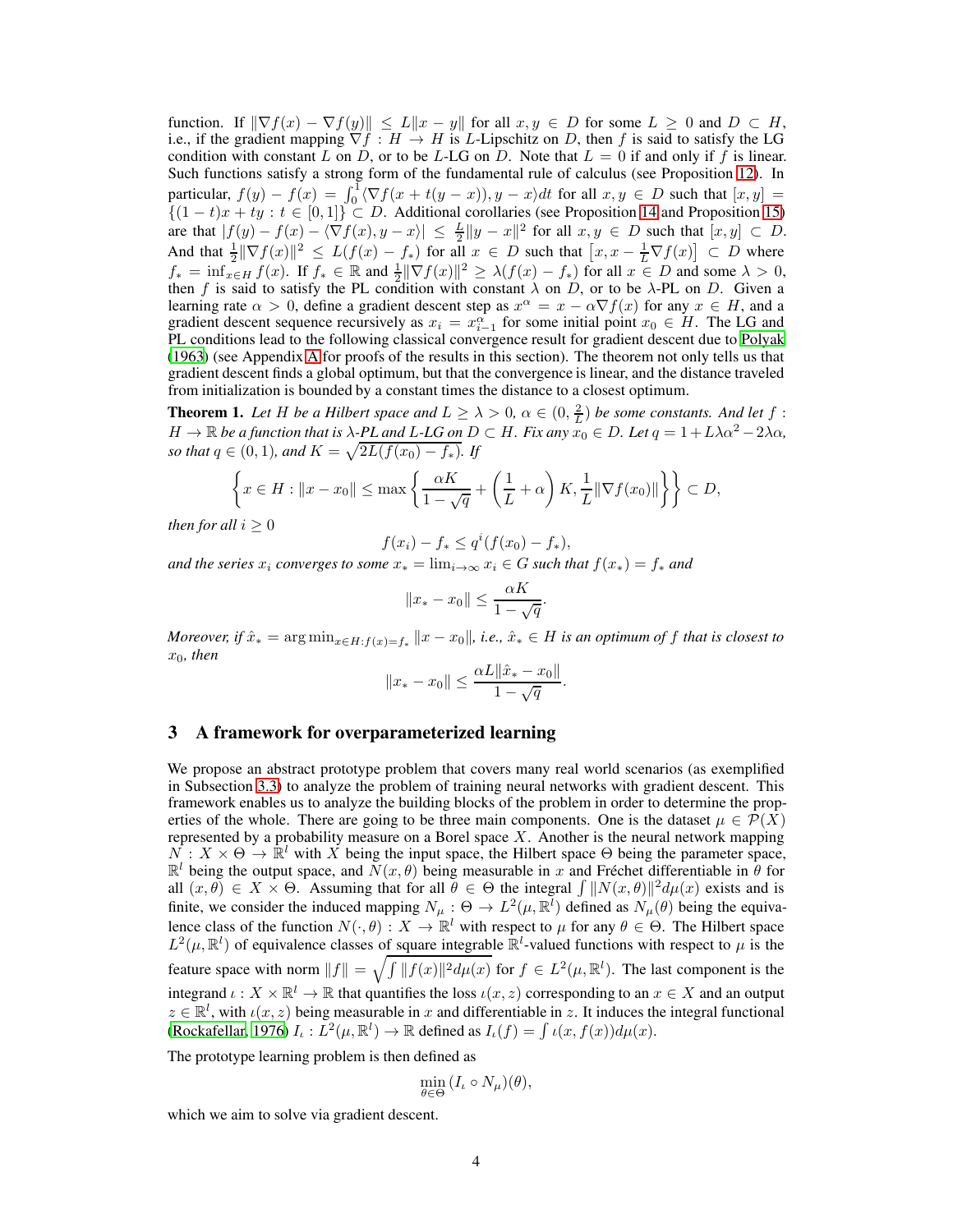This motivates two theoretical investigations from the perspective of the LG and PL conditions. The first is about the compositional nature of the loss being minimized, and can be stated abstractly as follows. Given Hilbert spaces  $G, H$  and functions  $F : G \to H$  and  $f : H \to \mathbb{R}$  such that f is assumed to be L-LG and  $\lambda$ -PL for some  $L_f \geq \lambda_f > 0$ , what assumptions does F has to satisfy in order for the composition ( $f \circ F$ ) to enjoy the benefits of the LG and PL conditions? The second, less abstract question asks what assumptions does N and  $\iota$  have to satisfy in order for  $N_{\iota\iota}$  to satisfy the assumptions discovered in the first question, and for  $I_L$  to be  $L_L$ -LG and  $\lambda_L$ -PL for some  $L_i \geq \lambda_i > 0$ ? We answer both in the following sections, and then we present some examples of popular learning problems that can be translated to the prototype learning problem.

#### <span id="page-4-0"></span>3.1 Gradient descent on a composition

The notation in this section is similar to that of Section [2,](#page-2-1) emphasizing the fact that the results proposed are general enough to be of independent mathematical interest. Let  $G, H$  be Hilbert spaces and  $F: G \to H$  and  $f: H \to \mathbb{R}$  be Fréchet differentiable functions. If  $\|\nabla f(x)\| \leq K_f$  for all  $x \in D$  for some  $K_f \geq 0$  and  $D \subset H$ , then f is said to satisfy the Bounded Gradient (BG) condition with constant K on D, or to be K-BG on D. Note that if f is LG on D and D is bounded, then f is BG on  $D$  (see Proposition [13\)](#page-13-2). Denote the Jacobian or Fréchet differential of F at  $x \in G$  by  $\partial F(x) \in \mathcal{L}(G, H)$ , which is the unique linear operator from G to H that satisfies  $\lim_{y\to x, x\neq y} \frac{\|F(y)-F(x)-\partial F(x)(y-x)\|}{\|y-x\|} = 0$ . We are going to introduce the Bounded Jacobian (BJ) and Lipschitz Jacobian (LJ) conditions, generalizing the BG and LG conditions. If  $\|\partial F(x)\| \leq K_F^{-1}$  $\|\partial F(x)\| \leq K_F^{-1}$  $\|\partial F(x)\| \leq K_F^{-1}$ for all  $x \in D$  for some  $K_F \geq 0$  and  $D \subset G$ , then F is said to satisfy the BJ condition with constant  $K_F$  on D, or to be  $K_F$ -BJ on D. If  $\|\partial F(x) - \partial F(y)\| \leq L_F \|x - y\|$  for all  $x, y \in D$  for some  $L_F \geq 0$  and  $D \subset G$ , i.e., if the Jacobian mapping  $\partial F : H \to \mathcal{L}(G, H)$  is  $L_F$ -Lipschitz on D with respect to the operator norm on  $\mathcal{L}(G, H)$ , then F is said to satisfy the LJ condition with constant  $L_F$  on D, or to be  $L_F$ -LJ on D.<sup>[2](#page-4-2)</sup> Such functions satisfy a strong form of the fundamental rule of calculus (see Proposition [12\)](#page-13-0), in particular that  $F(y) - F(x) = \int_0^1 \partial F(x + t(y - x))(y - x)dt$ (where the integral is the Bochner integral (Cobzaş et al., [2019,](#page-9-12) Definition 1.6.8)) for all  $x, y \in D$ such that  $[x, y] \subset D$ . The following lemma summarizes necessary conditions for  $(f \circ F)$  to satisfy the LG condition and its corollaries (see Proposition [22,](#page-17-0) Proposition [23](#page-17-1) and Proposition [24\)](#page-18-0).

<span id="page-4-3"></span>**Lemma 2.** Let G, H be Hilbert spaces,  $F : G \rightarrow H$  be  $K_F$ -BJ and  $L_F$ -LJ on  $D \subset G$  and  $f: H \to \mathbb{R}$  be  $L_f$ -LG on  $F(D)$  for some  $K_F, L_F, L_f \geq 0$ .

- *(i)* If D is convex and f is  $K_f$ -BG on  $F(D)$  for some  $K_f \geq 0$ , then  $(f \circ F) : G \to \mathbb{R}$  is  $(K_F^2L_f + K_fL_F)$ -LG on D.
- *(ii) If for some fixed*  $x \in D$  *one has*  $\|\nabla f(F(x))\| \leq K_f$  *for some*  $K_f \geq 0$  *and*  $[x, y] \subset D$ *, then*

$$
|(f \circ F)(y) - (f \circ F)(x) - \langle \nabla (f \circ F)(x), y - x \rangle| \le \frac{K_F^2 L_f + K_f L_F}{2} ||y - x||^2.
$$

*(iii) If for some fixed*  $x \in D$  *one has*  $\|\nabla f(F(x))\| \leq K_f$  *for some*  $K_f \geq 0$  *and* 

$$
\left[x, x - \frac{1}{K_F^2 L_f + K_f L_F} \nabla (f \circ F)(x)\right] \subset D,
$$

*then*

$$
\frac{1}{2} \|\nabla (f \circ F)(x)\|^2 \le (K_F^2 L_f + K_f L_F)((f \circ F)(x) - f_*).
$$

An operator  $B \in \mathcal{L}(H, H)$  is said to be  $\lambda$ -coercive for some  $\lambda > 0$  if  $\langle y, By \rangle \ge \lambda ||y||^2$  for all  $y \in H$ . Denote the adjoint of the Jacobian of F at x by  $\partial F(x)^* \in \mathcal{L}(H, G)$ . Generalizing [Liu et al. \(2022,](#page-10-0) Definition 3), F is said to be  $\lambda_F$ -uniformly conditioned (or  $\lambda_F$ -UC) on  $D \subset G$  for some  $\lambda_F > 0$  if  $\partial F(x) \circ \partial F(x)^* \in \mathcal{L}(H, H)$  is  $\lambda_F$ -coercive for all  $x \in D$ . The following lemma tells us how the composition ( $f \circ F$ ) can satisfy a property that is similar to the PL condition (see Proposition [21\)](#page-16-0).

<sup>&</sup>lt;sup>1</sup>With the operator norm.

<span id="page-4-2"></span><span id="page-4-1"></span><sup>&</sup>lt;sup>2</sup>Note that  $L_F = 0$  if and only if F is linear, i.e.,  $F \in \mathcal{L}(G, H)$ .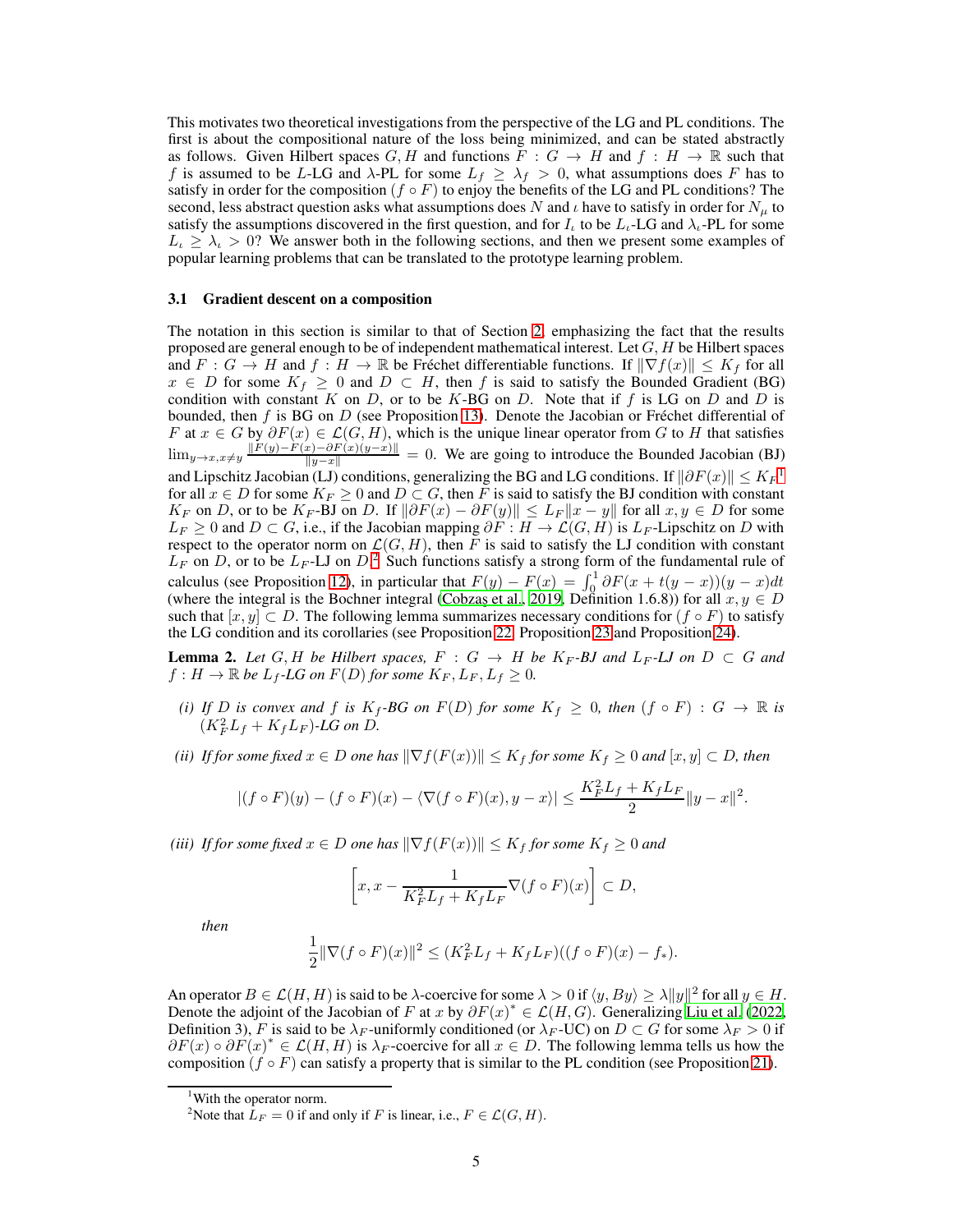<span id="page-5-2"></span>**Lemma 3.** Let G, H be Hilbert spaces,  $F: G \to H$  be  $\lambda_F$ -UC on  $D \subset G$  and  $f: H \to \mathbb{R}$  be  $\lambda_f$  *-PL* on  $F(D)$  for some  $\lambda_F$ ,  $\lambda_f > 0$ . Then the composition  $(f \circ F) : G \to \mathbb{R}$  satisfies

$$
\frac{1}{2} \|\nabla (f \circ F)(x)\|^2 \ge \lambda_F \lambda_f ((f \circ F)(x) - f_*)
$$

*for all*  $x \in D$ *.* 

Given a learning rate  $\alpha > 0$ , define a gradient descent step as  $x^{\alpha} = x - \alpha \nabla (f \circ F)(x) = x - \alpha \nabla (f \circ F)(x)$  $\alpha \partial F(x)^* \nabla f(F(x))$  for any  $x \in G$ , and a gradient descent sequence recursively as  $x_i = x_i^{\alpha}$ for some initial point  $x_0 \in G$ . The above lemmas lead to the following convergence result for some initial point  $x_0 \in G$ . The above lemmas lead to the following convergence result for gradient descent (see Theorem [20\)](#page-16-1). The proof consists of repeated applications of Lemma  $2(ii)$  to  $(f \circ F)(x_{i+1}) - (f \circ F)(x_i)$ , Lemma [3](#page-5-2) to get the descent rate and Lemma [2](#page-4-3)(iii) to bound the distance traveled, modulo some technicalities.

<span id="page-5-1"></span>**Theorem 4.** Let  $K_F$ ,  $L_F$ ,  $\lambda_F$ ,  $L_f$ ,  $\lambda_f \geq 0$  be constants such that  $\lambda_F \leq K_F^2$  and  $\lambda_f \leq L_f$ . Let  $G$ ,  $H$ *be Hilbert spaces, let*  $D \subset G$  *be bounded and let*  $x_0 \in D$ *. And let*  $F : G \to H$  *be*  $K_F$ -*BJ, L<sub>F</sub>*-*LJ and*  $\lambda_F$  *-UC on* D *and*  $f : H \to \mathbb{R}$  *be*  $L_f$  *-LG and*  $\lambda_f$  *-PL on* H. Let  $K_f = \sqrt{2L_f(f(F(x_0)) - f_*)}$ *,*  $\lambda = \lambda_F \lambda_f$ ,  $L = K_F^2 L_f + K_f L_F$  *(so that*  $\lambda \le L$ *),*  $K = \sqrt{2L(f(F(x_0)) - f_*)}$  *and*  $q = 1 + L\lambda\alpha^2 2\lambda\alpha$  *(so that*  $q \in (0,1)$ *). If* 

$$
\left\{x \in G : \|x - x_0\| \le \max\left\{\frac{\alpha K}{1 - \sqrt{q}} + \left(\frac{1}{L} + \alpha\right)K, \frac{1}{L} \|\nabla (f \circ F)(x_0)\| \right\}\right\} \subset D,
$$

*then for all*  $i > 0$ 

 $(f \circ F)(x_i) - f_* \leq q^i((f \circ F)(x_0) - f_*),$ 

*and the series*  $x_i$  *converges to some*  $x_* \in \lim_{i \to \infty} x_i$  *such that*  $(f \circ F)(x_*) = f_*$  *(so that in*) *particular*  $\inf_{h \in H} f(h) = \inf_{x \in G} (f \circ F)(x)$ *)* and

$$
||x_* - x_0|| \le \frac{\alpha K}{1 - \sqrt{q}}.
$$

*Moreover, if*  $\hat{x}_* = \arg \min_{x \in G: (f \circ F)(x) = f_*} ||x - x_0||$ , i.e., if  $\hat{x}_* \in G$  is an optimum of  $(f \circ F)$  that *is closest to*  $x_0$ *, then one has* 

$$
||x_{*} - x_{0}|| \leq \frac{\alpha K_{F} \sqrt{LL_{f}} ||\hat{x}_{*} - x_{0}||}{1 - \sqrt{q}}.
$$

Note that  $\alpha = \frac{1}{L}$  gives the optimal rate  $q = 1 - \frac{\lambda}{L}$  $q = 1 - \frac{\lambda}{L}$  $q = 1 - \frac{\lambda}{L}$ . Theorem 1 is exactly the special case of  $G = H$ and  $F$  being the identity map. The above result is general enough to be conveniently applicable to our prototype problem.

#### <span id="page-5-0"></span>3.2 Requirements for convergence

In order to apply Theorem [4](#page-5-1) to the prototype problem, some assumptions on  $N_u$  and  $I_u$  need to hold. The lemma below provides sufficient conditions for the former (see Lemma [26\)](#page-20-0).

**Lemma 5.** Let X be a Borel space,  $\Theta$  a Hilbert space,  $D \subset \Theta$  open,  $\mu \in \mathcal{P}(X)$  and  $N : X \times \Theta \to$  $\mathbb{R}^l$  such that  $N(x, \theta)$  is measurable in x and Fréchet differentiable in  $\theta$  for all  $(x, \theta) \in X \times \Theta$ and the integral  $\int \|N(x,\theta)\|^2 d\mu(x)$  exists and is finite for all  $\theta \in \Theta$ . Suppose that there exists  $\hat{K}_N, \hat{L}_N \in L^2(\mu)$  *such that for*  $\mu$ -almost every  $x \in X$ ,  $N(x, \cdot) : \Theta \to \mathbb{R}^l$  is  $\hat{K}_N(x)$ -BJ and  $\hat{L}_N(x)$ -LJ on D. Then  $N_\mu$ :  $\Theta \to L^2(\mu, \mathbb{R}^l)$  is differentiable on D, for all  $\theta \in D$  the Jacobian  $\partial N_\mu(\theta) \in \mathcal{L}(\Theta, L^2(\mu, \mathbb{R}^l))$  is such that

$$
\partial N_{\mu}(\theta)\eta = \partial_{\theta} N(\cdot, \theta)\eta
$$

for all  $\eta \in \Theta$ , the adjoint Jacobian  $\partial N_\mu(\theta)^* \in \mathcal{L}(L^2(\mu,\mathbb{R}^l),\Theta)$  is such that

$$
\partial N_{\mu}(\theta)^{*} f = \int \partial_{\theta} N(x, \theta)^{*} f(x) d\mu(x)
$$

 $f$ or all  $f\in L^2(\mu,\mathbb{R}^l)$ , while  $N_\mu$  is  $\|\hat{K}_N(x)\|$ -BJ and  $\|\hat{L}_N(x)\|$ -LJ on D. Furthermore, if there exists  $\lambda_N > 0$  such that

$$
\int \langle \partial_{\theta} N(x_1, \theta)^* f(x_1), \partial_{\theta} N(x_2, \theta)^* f(x_2) \rangle d\mu \otimes \mu(x_1, x_2) \ge \lambda_N ||f||^2
$$

*for all*  $\theta \in D$  *and*  $f \in L^2(\mu, \mathbb{R}^l)$ *, then*  $N_{\mu}$  *is*  $\lambda_N$ *-UC.*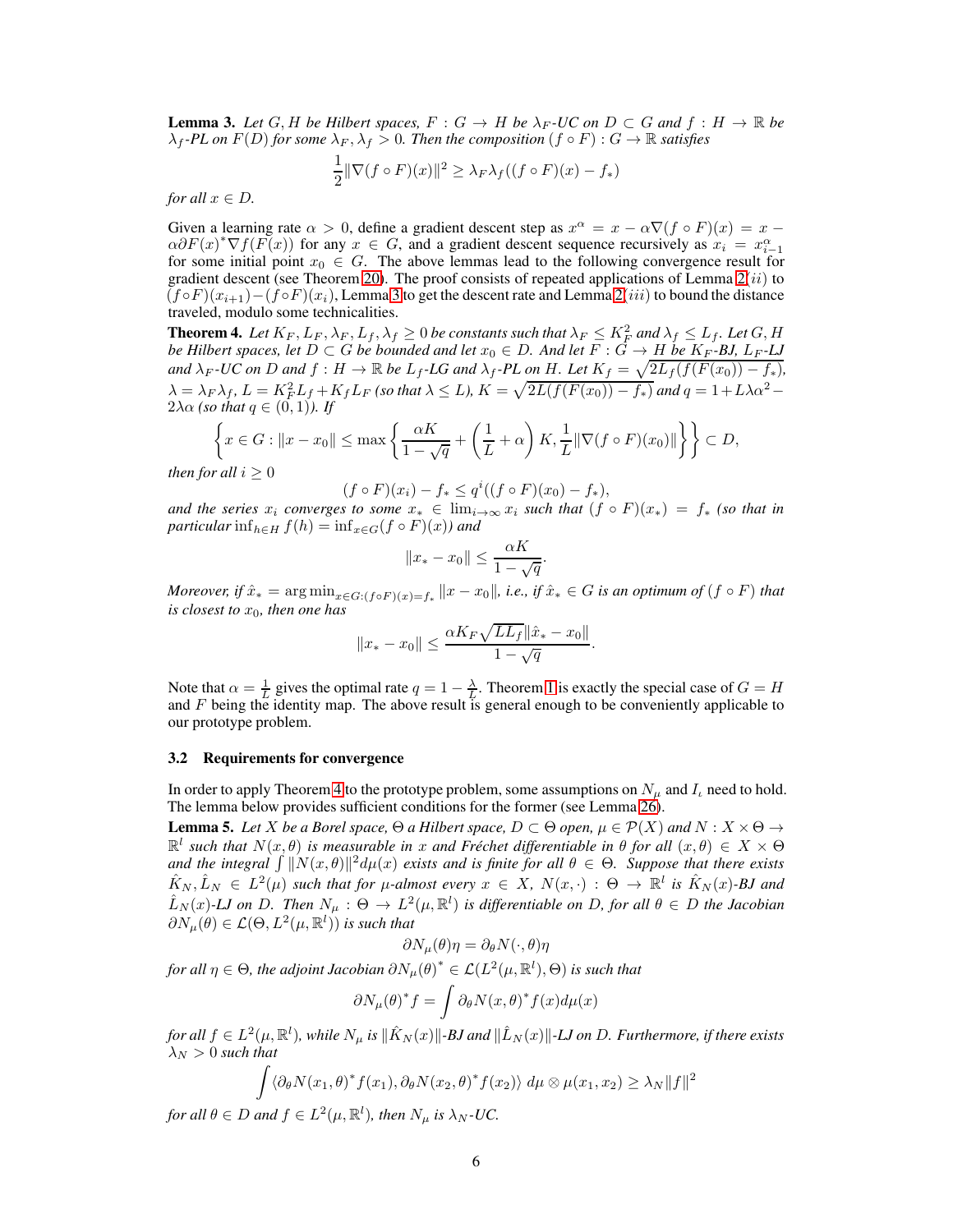We assume that  $\iota(x, z)$  is finite, measurable in x and differentiable in z for all  $(x, z) \in X \times \mathbb{R}^l$ . If  $\iota(x, \cdot)$  is  $L_{\iota}$ -LG for  $\mu$ -almost every  $x \in X$  for some  $L_{\iota} \geq 0$ , then it is said to be an  $L_{\iota}$ -LG integrand. If  $\iota(x, \cdot)$  is  $\lambda_{\iota}$ -PL for  $\mu$ -almost every  $x \in X$  for some  $\lambda_{\iota} > 0$ , then it is said to be a  $\lambda_{\iota}$ -PL integrand. The following lemma shows that the LG and PL conditions of  $\iota$  are inherited by  $I_{\iota}$  (see Lemma [27\)](#page-21-0).

**Lemma 6.** Let *X* be a Borel space,  $\mu \in \mathcal{P}(X)$ ,  $\iota : X \times \mathbb{R}^l \to \mathbb{R}$  an  $L_{\iota}$ -LG integrand for some  $L_{\iota} \geq 0$  and  $I_{\iota}: L^2(\mu, \mathbb{R}^l) \to \mathbb{R}$  the induces integral functional. Then one has that

$$
\nabla I_{\iota}(f)(x) = \nabla \iota(x, f(x))
$$

*for all*  $f \in L^2(\mu, \mathbb{R}^l)$  *and*  $I_t$  *is*  $L_t$ -LG. If moreover *i is also a*  $\lambda_t$ -PL *integrand for some*  $\lambda_t > 0$  *(so that*  $\lambda_{\iota} \leq L_{\iota}$ *), then one has that*  $I_{\iota}$  *is*  $\lambda_{\iota}$ *-PL*.

Denote  $(I_\iota \circ N_\mu)_* = \min_{\theta \in \Theta} (I_\iota \circ N_\mu)(\theta)$  and  $I_\iota_* = \min_{f \in L^2(\mu, \mathbb{R}^l)} I_\iota(f).^3$  $I_\iota_* = \min_{f \in L^2(\mu, \mathbb{R}^l)} I_\iota(f).^3$  Given a learning rate  $\alpha > 0$ , define a gradient descent step as  $\theta^{\alpha} = \theta - \alpha \nabla (I_{\iota} \circ N_{\mu})(\theta) = \theta - \alpha \partial N_{\mu}(\theta)^{*} \nabla I_{\iota}(N_{\mu}(\theta))$  for any  $\theta \in \Theta$ , and a gradient descent sequence recursively as  $\theta_i = \theta_{i-1}^{\alpha}$  for some initial point  $\theta_0 \in \Theta$ . We are now in a position to apply Theorem [4.](#page-5-1)

**Theorem 7.** Let X be a Borel space,  $\Theta$  a Hilbert space,  $D \subset \Theta$  bounded and open,  $\theta_0 \in D$ ,  $\mu \in \mathcal{P}(X)$ ,  $N : X \times \Theta \to \mathbb{R}^l$  such that  $N(x, \theta)$  is measurable in x and Fréchet differentiable  $\int \sin \theta$  *for all*  $(x, \theta) \in X \times \Theta$  *and the integral*  $\int \|\dot{N}(x, \theta)\|^2 d\mu(x)$  *exists and is finite for all*  $\theta \in \Theta$ *,*  $\iota: X \times \mathbb{R}^l \to \mathbb{R}$  an  $L_\iota$ -LG and  $\lambda_\iota$ -PL integrand for some  $L_\iota \geq \lambda_\iota > 0$ , and assume that there *exists*  $\hat{K}_N$ ,  $\hat{L}_N \in L^2(\mu)$  *and*  $\lambda_N > 0$  *such that*  $N(x, \cdot) : \Theta \to \mathbb{R}^l$  *is*  $\hat{K}_N(x)$ *-BJ and*  $\hat{L}_N(x)$ *-LJ on*  $D$  *for µ-almost every*  $x \in X$  *and*  $\int \langle \partial_{\theta} N(x_1, \theta)^* f(x_1), \partial_{\theta} N(x_2, \theta)^* f(x_2) \rangle d\mu \otimes \mu(x_1, x_2) \ge$  $\lambda_N \|f\|^2$  for all  $\theta \in D$  and  $f \in L^2(\mu, \mathbb{R}^l)$ . Let  $K_N = \|\hat{K}_N\|, L_N = \|\hat{L}_N\|$  (so that  $\lambda_N \leq$  $K_N^2$ ,  $K_t = \sqrt{2L_t(I_t(N_\mu(\theta_0)) - I_{t*})}$ ,  $L = K_N^2 L_t + K_t L_N$ ,  $\lambda = \lambda_N \lambda_t$  (so that  $\lambda \le L$ ),  $K = \sqrt{2L((I_t \circ N_\mu)(\theta_0) - (I_t \circ N_\mu)_*)}$ ,  $\alpha \in (0, \frac{2}{L})$  and  $q = 1 + L\lambda\alpha^2 - 2\lambda\alpha$  (so that  $q \in (0, 1)$ ). If  $\left\{\theta \in \Theta : \|\theta - \theta_0\| \leq \max\left\{\frac{\alpha K}{1 - \alpha}\right\}$  $\frac{\alpha K}{1-\sqrt{q}}+\bigg(\frac{1}{L}% {\displaystyle\sum\limits_{k=1}^{L}% \frac{1}{\left( \frac{d-1}{L}% \right) }}\bigg)^{k}\frac{1}{\left( \frac{d-1}{L}% \right) ^{k}}\bigg)^{k}\frac{1}{\left( \frac{d-1}{L}% \right) ^{k}}\bigg)^{k}\frac{1}{\left( \frac{d-1}{L}% \right) ^{k}}\bigg)^{k}\frac{1}{\left( \frac{d-1}{L}% \right) ^{k}}\bigg)^{k}\frac{1}{\left( \frac{d-1}{L}% \right) ^{k}}\bigg)^{k}\frac{1}{\$  $\frac{1}{L} + \alpha \bigg) K, \frac{1}{L} \|\nabla (I_{\iota} \circ N_{\mu})(\theta_0)\| \bigg\} \bigg\} \subset D,$ 

*then one has*

$$
(I_{\iota} \circ N_{\mu})(\theta_i) - I_{\iota} \le q^i((I_{\iota} \circ N_{\mu})(\theta_0) - I_{\iota})
$$

*and the series*  $\theta_i$  *converges to some*  $\theta_* = \lim_{i \to \infty} \theta_i \in \Theta$  *with*  $(I_\iota \circ N_\mu)(\theta_*) = I_{\iota*}$  *(so that in*) *particular* inf<sub>f∈L2( $\mu$ , $\mathbb{R}^l$ )  $I_{\iota}(f) = \inf_{\theta \in \Theta} (I_{\iota} \circ N_{\mu})(\theta)$ *)* and</sub>

$$
\|\theta_* - \theta_0\| \le \frac{\alpha K}{1 - \sqrt{q}}
$$

.

*Moreover, if*  $\hat{\theta}_* = \arg \min_{\theta \in \Theta: (I_\iota \circ N_\mu)(\theta) = I_{\iota_*}} \|\theta - \theta_0\|$ , *i.e., if*  $\hat{\theta}_* \in \Theta$  *is an optimum of*  $(I_\iota \circ N_\mu)$ *that is closest to*  $\theta_0$ *, then one has* 

$$
\|\theta_*-\theta_0\|\leq \frac{\alpha K_N\sqrt{LL_\iota}\|\hat\theta_*-\theta_0\|}{1-\sqrt{q}}.
$$

Note that the self-adjoint operator  $\partial N_{\mu}(\theta) \circ \partial N_{\mu}(\theta)^{*} \in \mathcal{L}(L^{2}(\mu, \mathbb{R}^{l}), L^{2}(\mu, \mathbb{R}^{l}))$  on the feature space  $L^2(\mu, \mathbb{R}^l)$  given by

$$
(\partial N_{\mu}(\theta) \circ \partial N_{\mu}(\theta)^{*} f)(x) = \partial_{\theta} N(x, \theta) \int \partial_{\theta} N(\hat{x}, \theta)^{*} f(\hat{x}) d\mu(\hat{x})
$$

for  $f \in L^2(\mu, \mathbb{R}^l)$  is exactly the NTK at  $\theta$ .<sup>[4](#page-6-1)</sup>  $N_\mu$  being  $\lambda_N$ -UC and  $K_N$ -BJ means that the spectrum of the NTK is contained in  $[\lambda_N, K_N^2]$ . In the case of finite data, i.e.,  $|\text{supp}(\mu)| = d \in N_+$ , one has that  $\dim(L^2(\mu, \mathbb{R}^l)) = dl$ , and the NTK being  $\lambda_N$ -coercive reduces to its matrix representation being positive definite with its smallest eigenvalue bounded from below by  $\lambda_N$ . In the case of infinite data,  $\lambda_N$ -coercivity is a stronger codition than positive definiteness, since the descending eigenvalues of a positive definite operator can converge to 0. In any case, having  $\dim(\Theta) \ge \dim(L^2(\mu, \mathbb{R}^l)),$ i.e., overparameterization, is a necessary condition for  $N_{\mu}$  being  $\lambda_N$ -UC with  $\lambda_N > 0$ . Note also that  $(I_{\iota} \circ N_{\mu})_* = I_{\iota*}$ , i.e., the neural network N can interpolate the data if the stated conditions hold on a large enough subset around the initial point  $\theta_0$ .

<span id="page-6-0"></span><sup>&</sup>lt;sup>3</sup>Note that one has  $I_{\iota*} = \int \inf_{z \in \mathbb{R}^l} \iota(x, z) d\mu(x)$  by [Rockafellar \(1976](#page-11-12), Theorem 3A).

<span id="page-6-1"></span><sup>&</sup>lt;sup>4</sup>The operator  $\partial N_\mu(\theta)^* \circ \partial N_\mu(\theta) \in \mathcal{L}(\Theta, \Theta)$  on the parameter space  $\Theta$  given by  $\partial N_\mu(\theta)^* \circ \partial N_\mu(\theta) \eta =$  $\int \partial_{\theta} N(x, \theta)^{*} \partial_{\theta} N(x, \theta) \eta d\mu(x)$  for  $\eta \in \Theta$  could be referred to as the dual NTK.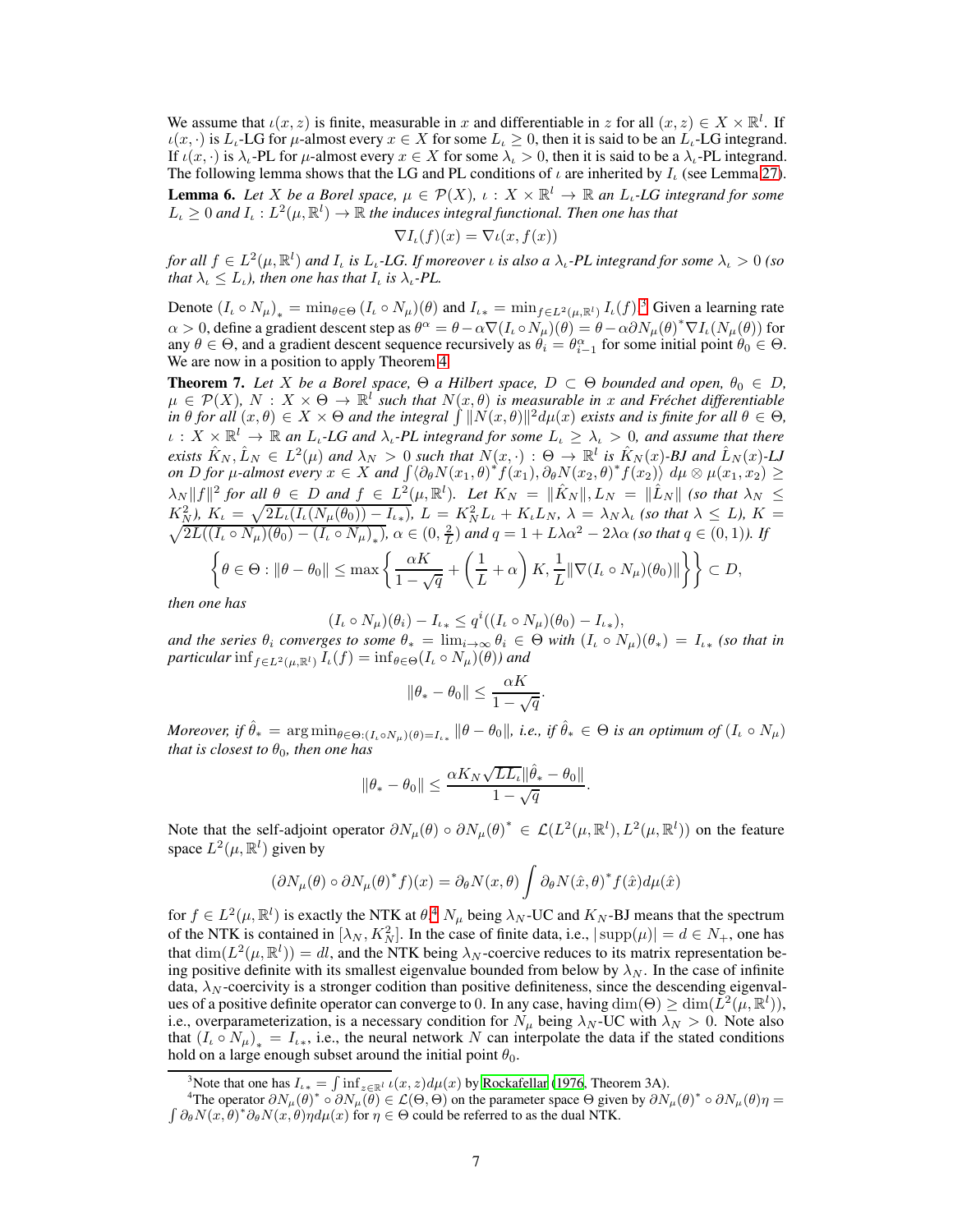#### <span id="page-7-0"></span>3.3 Examples

In this section, we detail three examples that can be translated to our prototype problem. The first covers effectively all of supervised learning. The second is a popular unsupervised learning method, and shows that the framework being general enough to incorporate infinite data is a useful property. The third shows that even gradient regularization can be treated. The examples are intended to demonstrate that our framework covers real world learning problems. Their analysis is beyond the scope of this paper and is left for future work.

#### 3.3.1 Supervised learning

A typical supervised learning task is as follows. Let  $X, Y$  be Borel spaces, where X is the set of inputs and Y is the set of targets. The dataset is a probability measure  $\nu \in \mathcal{P}(X \times Y)$  of input, target pairs and the loss  $\ell: Y \times \mathbb{R}^l \to \mathbb{R}$  maps target, output pairs to the corresponding loss values. Let  $\mu = \nu(\cdot \times Y)$  be the first marginal of the data and  $\{\tau_x : x \in X\}$  the disintegration of  $\nu$  along  $\mu$ . Assume that  $\forall x \in X$  one has  $\tau_x = \delta_{t(x)}$  for some measurable function  $t : X \to Y$  mapping inputs to targets, i.e., all inputs have exactly one corresponding target in the data, the integrand  $\iota: X \times \mathbb{R}^l \to \mathbb{R}$  can be defined as  $\iota(x, z) = \ell(t(x), z)$ , which is clearly an  $L_i$ -LG or  $\lambda_i$ -PL integrand if and only if  $\ell(y, z)$  is  $L<sub>t</sub>$ -LG or  $\lambda<sub>t</sub>$ -PL in z, so that it suffices to analyze the latter to determine if the induced integral functional  $I_t : L^2(\mu, \mathbb{R}^l)$  satisfies the properties required for the convergence of gradient descent. With the induced neural network mapping  $N_{\mu}: G \to L^2(\mu, \mathbb{R}^l)$  it is apparent that any supervised learning problem such that all inputs have exactly one corresponding target in the data can be translated to the prototype problem  $\min_{\theta \in G} \{ (I_\iota \circ N_\mu)(\theta) \}.$ 

In particular, maximum likelihood training is a supervised learning problem where given input, target pairs  $(x, y)$  drawn from a dataset, one trains a neural network to output the parameters of a probability distribution such that the likelihood of target y under the distribution for input x is maximized. In this case,  $\ell : Y \times \mathbb{R}^l \to \mathbb{R}$  is the function mapping a pair  $(y, z)$  consisting of a target and an output to minus the natural logarithm of the probability density function of the probability distribution parameterized by  $z$ , evaluated at  $y$ . We describe two cases.

When  $Y = \mathbb{R}^k$ , a popular approach is to fit the targets to Gaussian distributions. For simplicity, we consider the case with diagonal covariance matrices. In this case,  $l = 2k$ , and for an output  $z \in \mathbb{R}^l$  the distribution can be parameterized by a mean  $z_{1:k}$  and variance  $e^{z_{k+1:l}}$ . Based on the probability density function of a Gaussian, the integrand becomes  $\iota(x, z) = \frac{1}{2} \sum_{i=1}^{k} \left( \frac{t(x_i - z_i)}{e^{z_{k+i}}} \right)^2 +$  $\sqrt{2\pi}e^{\sum_{i=1}^{k}z_{k+i}}$ . One can also fit the targets to Gaussian distributions with fixed variance. In this case,  $l = k$  with a given variance  $\sigma \in \mathbb{R}^l$ , and the integrand is  $\iota(x, z) = \frac{1}{2} \sum_{i=1}^k \left( \frac{t(x_i - z_i}{\sigma_i})^2 + \cdots \right)$  $\sqrt{2\pi} \prod_{i=1}^{k} \sigma_i$ , which is equivalent to least squares if  $\sigma$  is a constant vector.

When  $Y = \{1, \dots, k\} \subset \mathbb{N}$  is a finite set, one can fit the targets to categorical distributions. A popular tool is to use the softmax function to parameterize such distributions. In this case,  $l = k$ , and an output z is mapped to the probability vector  $\frac{1}{\sum_{i=1}^{l} e^{z_i}}e^z$ . The probability density of a target y is simply the yth coordinate, so that the integrand becomes  $\iota(x, z) = -\log \frac{1}{\sum_{i=1}^{l} e^{z_i}} e^{z_{t(x)}} =$  $\log \sum_{i=1}^{l} e^{z_i} - z_{t(x)}$ , which is exactly the usual loss function used in classification.

#### 3.3.2 Variational autoencoder

The variational autoencoder (VAE) [\(Kingma and Welling, 2014;](#page-10-8) [Rezende et al.](#page-11-13), [2014\)](#page-11-13) can be translated to our prototype problem as follows. First, denote the dataset by  $v \in \mathcal{P}(Y)$ , the prior distribution by  $\zeta \in \mathcal{P}(Z)$  with  $Z = \mathbb{R}^{l_Z}$ , and the reparameterization distribution by  $\omega \in \mathcal{P}(W)$  (which may or may not [\(Joo et al., 2020](#page-10-9)) be equivalent to ζ). The two components of the VAE are represented by the encoder map  $E: Y \times \Theta_E \to \mathbb{R}^{l_E}$  differentiable in its second argument and the decoder map  $\overline{D}$  :  $Z \times \Theta_D \rightarrow \mathbb{R}^{l_D}$  differentiable in both arguments. A key component is the reparameterization function  $r: W \times \mathbb{R}^{l_E} \to \mathbb{R}^{l_Z}$ , which is measurable in its first argument with respect to  $\omega$  and differentiable in its second argument, and satisfies the absolute continuity property  $r(\cdot, z_E)_{\#}\omega \ll \zeta$  for all  $z_E \in \mathbb{R}^{l_E}$ . These are combined into the map  $N : X \times \Theta \to \mathbb{R}^l$  with  $X = Y \times W$ ,  $\Theta = \Theta_E \times \Theta_D$  and  $l = l_E + l_D$ , defined as  $N(x, \theta) = N((y, w), (\theta_E, \theta_D)) = (E(y, \theta_E), D(r(w, E(y, \theta_E)), \theta_D))$  for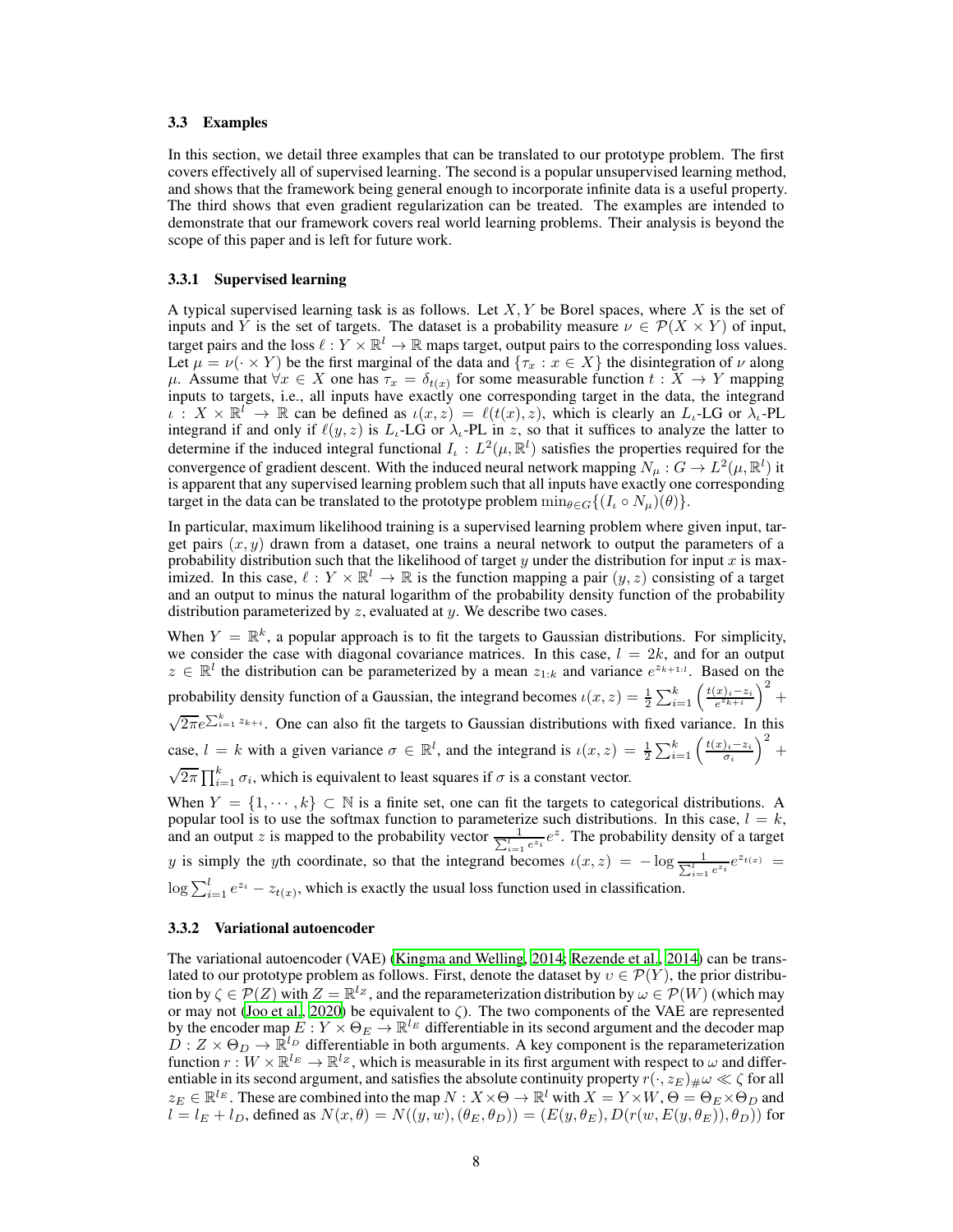$x = (y, w) \in X$  and  $\theta = (\theta_E, \theta_D) \in \Theta$ . Denoting  $\mu = v \otimes \omega$  and assuming that  $\int ||N(x, \theta)||^2 d\mu(x)$ exists and is finite for all  $\theta \in \Theta$ , we define the induced map  $N_{\mu} : \Theta \to L^2(\mu, \mathbb{R}^{\tilde{l}})$ .

Similarly to the maximum likelihood problem, let  $\ell : Y \times \mathbb{R}^{l_D} \to \mathbb{R}$  be the function mapping a pair  $(y, z_D)$  consisting of an input and a decoder output to minus the natural logarithm of the probability density function of the probability distribution parameterized by  $z_D$ , evaluated at y. Let  $\beta > 0$  be a constant and  $d_{\zeta}: \mathbb{R}^{l_E} \to \mathbb{R}$  the function mapping an encoder output  $z_E$  to the Kullback-Leibler divergence  $d_{\zeta}(z_E) = D_{KL}(r(\cdot, z_E)_{\#}\omega \| \zeta)$  of the posterior probability distribution  $r(\cdot, z_E)_{\#}\omega$  parameterized by  $z_{\mathcal{E}}$  from the prior distribution  $\zeta$ . The integrand  $\iota : X \times \mathbb{R}^l \to \mathbb{R}$  is then defined as  $u((y, w), (z_E, z_D)) = \ell(y, z_D) + \beta d_{\zeta}(z_E)$ , consisting of the reconstruction term and the divergence term, the latter being weighted by  $\beta$  [\(Higgins et al., 2017\)](#page-10-10). Training a VAE is exactly the minimization problem  $\min_{(\theta_E, \theta_D) \in \Theta} \{I_\iota \circ N(\theta_E, \theta_D)\}.$  One can analyze the behavior of this problem when optimized by gradient descent by expressing the Jacobian  $\partial N(\theta_E, \theta_D) \in \mathcal{L}(\Theta, L^2(\mu, \mathbb{R}^l))$  in terms of the Jacobians  $\partial E(\theta_E) \in \mathcal{L}(\Theta_E, L^2(\nu, \mathbb{R}^{l_E}))$  and  $\partial D(\theta_D \in \mathcal{L}(\Theta_D, L^2(\zeta, \mathbb{R}^{l_D})))$ , and by determining if the terms  $\ell$ ,  $\beta$  and  $d_{\zeta}$  are such that the integrand  $\iota$  satisfies the required conditions.

#### 3.3.3 Gradient regularized discriminator for generative adversarial networks

Training generative adversarial networks is done via gradient descent-ascent, the analysis of which is beyond the scope of our paper. Nevertheless, we are going to present an example showing that the training of even gradient regularized discriminators can be translated to the prototype problem. Let  $X = \mathbb{R}^k$  be the input space,  $D : X \times \Theta \to \mathbb{R}$  be the discriminator mapping differentiable in both arguments, and  $\rho, \gamma \in \mathcal{P}(X)$  be the real and generated data distributions. Let  $\mu = \frac{1}{2}(\rho + \gamma) \in \mathcal{P}(X)$ be the mixture of the real and generated distributions. Define  $N : X \times \Theta \to \mathbb{R}^l$  with  $l = 1 + k$  as  $N(x, \theta) = (D(x, \theta), \nabla_x D(x, \theta))$ , so that the output space consists of the discriminator output and its gradient with respect to the input.

A general integrand is defined as  $\iota(x, z) = \frac{d\rho}{d\mu}(x)\iota_{\rho}(x, z) + \frac{d\gamma}{d\mu}(x)\iota_{\gamma}(x, z)$ , with different integrands  $\iota_{\rho}, \iota_{\gamma}: X \times \mathbb{R}^l \to \mathbb{R}$  corresponding to the real and generated distributions. An example is the Wasserstein GAN with gradient penalty [\(Gulrajani et al.](#page-10-11), [2017\)](#page-10-11), corresponding to  $\iota_{\rho}(x,(y,w))$  =  $y - \beta(||w|| - 1)^2$  and  $\iota_\gamma(x, (y, w)) = -y - \beta(||w|| - 1)^2$  with  $z = (y, w)$  and some  $\beta > 0$ . Another is the original GAN [\(Goodfellow et al., 2014\)](#page-10-12) with  $R_1$  regularization [\(Mescheder et al.,](#page-11-14) [2018\)](#page-11-14), corresponding to  $\iota_{\rho}(x,(y,w)) = \log(y) - \beta \|w\|^2$  and  $\iota_{\gamma}(x,(y,w)) = \log(1-y)$  with some  $\beta$  > 0, which is used by [Karras et al. \(2019\)](#page-10-13).

## <span id="page-8-0"></span>4 Limitations and future directions

Immediate future work is to extend our results for minibatch stochastic gradient descent. In the case of moderate overparameterization, the coercivity constant of the neural tangent kernel can be very small, resulting in slow convergence rates that do not explain the empirical success of such models. The condition  $\int \langle \partial_{\theta} N(x_1, \theta)^* \tilde{f}(x_1), \partial_{\theta} N(x_2, \theta)^* f(x_2) \rangle d\mu \otimes \mu(x_1, x_2) \geq \lambda_N ||f||^2$  for all  $\theta \in D$ and  $f \in L^2(\mu, \mathbb{R}^l)$  is rather complicated, and a more natural condition ensuring that  $N_\mu$  is  $\lambda_N$ -UC, which is easier to check for specific N would be desirable. A limitation is that we require  $N(x, \theta)$ to be Fréchet differentiable in  $\theta$ , which excludes activations which are not everywhere differentiable, e.g., the ReLU. Perhaps the generalized Jacobian theory of [Páles and Zeidan \(2007](#page-11-15)) could cover any locally Lipschitz continuous activation, but is outside the scope of this paper.

Also, we did not investigate if specific loss functions and neural network architectures satisfy our assumptions, in particular the examples described in Subsection [3.3.](#page-7-0) There are learning problems where the loss  $\mathcal{L}: L^2(\mu, \mathbb{R}^l) \to \mathbb{R}$  on the feature space  $L^2(\mu, \mathbb{R}^l)$  is not an integral functional, e.g.,  $\mathcal{L}(f) = \log \int e^f d\mu$ . The prototype problem has to be generalized for such losses, but our results in Subsection [3.1](#page-4-0) still apply. Minimax problems such as training generative adversarial networks are solved via gradient descent ascent, the analysis of which could benefit from the perspective of the LG and PL conditions. It is unclear if and how reinforcement learning problems can be translated to the prototype problem.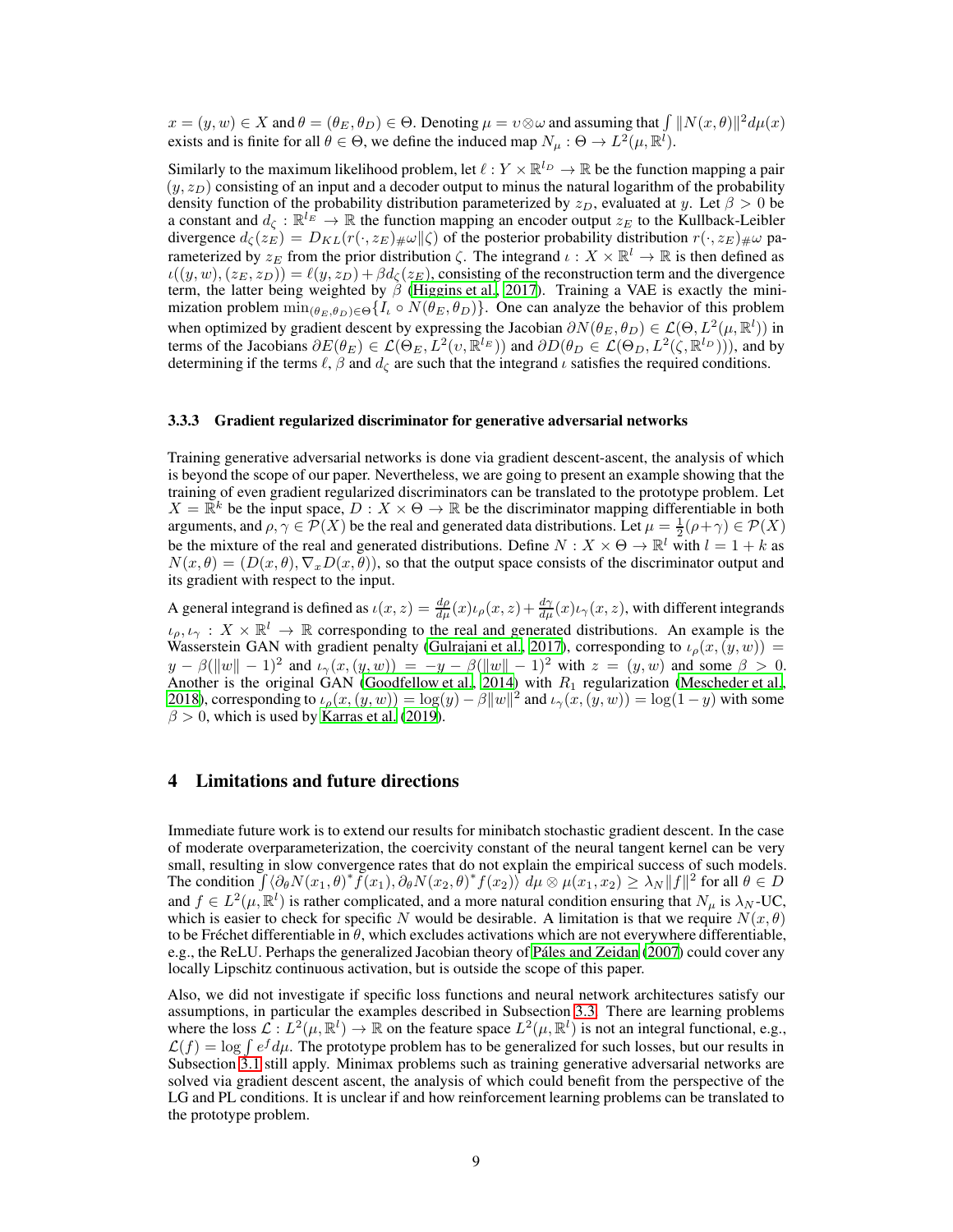#### Acknowledgements

Dávid Terjék is supported by the Hungarian National Excellence Grant 2018-1.2.1-NKP-00008 and by the Hungarian Ministry of Innovation and Technology NRDI Office within the framework of the Artificial Intelligence National Laboratory Program. Diego González-Sánchez is supported by projects KPP 133921 and Momentum (Lendület) 30003 of the Hungarian Government.

# References

- <span id="page-9-10"></span>Allen-Zhu, Z., Li, Y., and Liang, Y. (2019a). Learning and generalization in overparameterized neural networks, going beyond two layers. In *Proceedings of the 33rd International Conference on Neural Information Processing Systems*, Red Hook, NY, USA. Curran Associates Inc.
- <span id="page-9-7"></span>Allen-Zhu, Z., Li, Y., and Song, Z. (2019b). A convergence theory for deep learning via overparameterization. In Chaudhuri, K. and Salakhutdinov, R., editors, *Proceedings of the 36th International Conference on Machine Learning*, volume 97 of *Proceedings of Machine Learning Research*, pages 242–252. PMLR.
- <span id="page-9-2"></span>Arora, S., Cohen, N., and Hazan, E. (2018). On the optimization of deep networks: Implicit acceleration by overparameterization. In Dy, J. and Krause, A., editors, *Proceedings of the 35th International Conference on Machine Learning*, volume 80 of *Proceedings of Machine Learning Research*, pages 244–253. PMLR.
- <span id="page-9-8"></span>Azizan, N. and Hassibi, B. (2019). Stochastic gradient/mirror descent: Minimax optimality and implicit regularization. In *International Conference on Learning Representations*.
- <span id="page-9-0"></span>Belkin, M. (2021). Fit without fear: remarkable mathematical phenomena of deep learning through the prism of interpolation. *Acta Numerica*, 30:203 – 248.
- <span id="page-9-1"></span>Belkin, M., Hsu, D. J., Ma, S., and Mandal, S. (2019). Reconciling modern machine-learning practice and the classical bias–variance trade-off. *Proceedings of the National Academy of Sciences*, 116:15849 – 15854.
- <span id="page-9-3"></span>Brutzkus, A., Globerson, A., Malach, E., and Shalev-Shwartz, S. (2018). SGD learns overparameterized networks that provably generalize on linearly separable data. In *International Conference on Learning Representations*.
- <span id="page-9-4"></span>Chizat, L. and Bach, F. (2018). On the global convergence of gradient descent for overparameterized models using optimal transport. In Bengio, S., Wallach, H., Larochelle, H., Grauman, K., Cesa-Bianchi, N., and Garnett, R., editors, *Advances in Neural Information Processing Systems*, volume 31. Curran Associates, Inc.
- <span id="page-9-13"></span>Clarke, F. (2013). *Functional Analysis, Calculus of Variations and Optimal Control*. Graduate Texts in Mathematics. Springer London.
- <span id="page-9-12"></span>Cobzaş, Ş., Miculescu, R., and Nicolae, A. (2019). *Lipschitz Functions*. Lecture Notes in Mathematics. Springer International Publishing.
- <span id="page-9-9"></span>Du, S., Lee, J., Li, H., Wang, L., and Zhai, X. (2019a). Gradient descent finds global minima of deep neural networks. In Chaudhuri, K. and Salakhutdinov, R., editors, *Proceedings of the 36th International Conference on Machine Learning*, volume 97 of *Proceedings of Machine Learning Research*, pages 1675–1685. PMLR.
- <span id="page-9-6"></span>Du, S. S., Zhai, X., Poczos, B., and Singh, A. (2019b). Gradient descent provably optimizes overparameterized neural networks. In *International Conference on Learning Representations*.
- <span id="page-9-5"></span>Ge, R., Lee, J. D., and Ma, T. (2018). Learning one-hidden-layer neural networks with landscape design. In *International Conference on Learning Representations*.
- <span id="page-9-11"></span>Geiger, M., Petrini, L., and Wyart, M. (2021). Landscape and training regimes in deep learning. *Physics Reports*, 924:1–18. Landscape and training regimes in deep learning.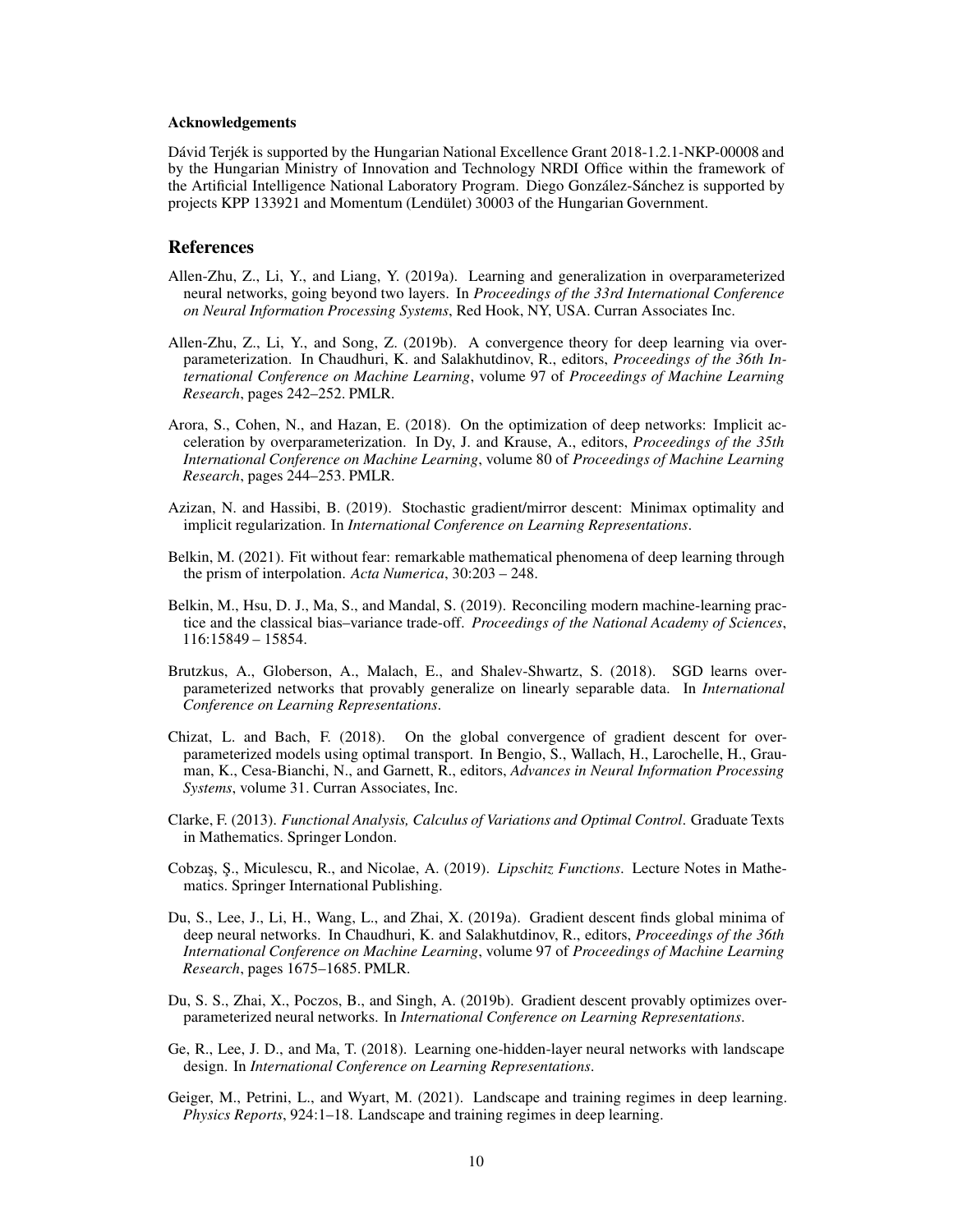- <span id="page-10-12"></span>Goodfellow, I. J., Pouget-Abadie, J., Mirza, M., Xu, B., Warde-Farley, D., Ozair, S., Courville, A. C., and Bengio, Y. (2014). Generative adversarial nets. In Ghahramani, Z., Welling, M., Cortes, C., Lawrence, N. D., and Weinberger, K. Q., editors, *Advances in Neural Information Processing Systems 27: Annual Conference on Neural Information Processing Systems 2014, December 8-13 2014, Montreal, Quebec, Canada*, pages 2672–2680.
- <span id="page-10-11"></span>Gulrajani, I., Ahmed, F., Arjovsky, M., Dumoulin, V., and Courville, A. C. (2017). Improved training of Wasserstein GANs. In Guyon, I., von Luxburg, U., Bengio, S., Wallach, H. M., Fergus, R., Vishwanathan, S. V. N., and Garnett, R., editors, *Advances in Neural Information Processing Systems 30: Annual Conference on Neural Information Processing Systems 2017, December 4-9, 2017, Long Beach, CA, USA*, pages 5767–5777.
- <span id="page-10-3"></span>Gunasekar, S., Woodworth, B. E., Bhojanapalli, S., Neyshabur, B., and Srebro, N. (2017). Implicit regularization in matrix factorization. In Guyon, I., Luxburg, U. V., Bengio, S., Wallach, H., Fergus, R., Vishwanathan, S., and Garnett, R., editors, *Advances in Neural Information Processing Systems*, volume 30. Curran Associates, Inc.
- <span id="page-10-7"></span>Gupta, C., Balakrishnan, S., and Ramdas, A. (2021). Path length bounds for gradient descent and flow. *J. Mach. Learn. Res.*, 22:68:1–68:63.
- <span id="page-10-10"></span>Higgins, I., Matthey, L., Pal, A., Burgess, C. P., Glorot, X., Botvinick, M. M., Mohamed, S., and Lerchner, A. (2017). beta-VAE: Learning basic visual concepts with a constrained variational framework. In *5th International Conference on Learning Representations, ICLR 2017, Toulon, France, April 24-26, 2017, Conference Track Proceedings*. OpenReview.net.
- <span id="page-10-14"></span>Hájek, P. and Johanis, M. (2014). *Smooth analysis in Banach spaces*. De Gruyter.
- <span id="page-10-2"></span>Jacot, A., Gabriel, F., and Hongler, C. (2018). Neural tangent kernel: Convergence and generalization in neural networks. In Bengio, S., Wallach, H., Larochelle, H., Grauman, K., Cesa-Bianchi, N., and Garnett, R., editors, *Advances in Neural Information Processing Systems*, volume 31. Curran Associates, Inc.
- <span id="page-10-9"></span>Joo, W., Lee, W., Park, S., and Moon, I. (2020). Dirichlet variational autoencoder. *Pattern Recognit.*, 107:107514.
- <span id="page-10-1"></span>Karimi, H., Nutini, J., and Schmidt, M. (2016). Linear convergence of gradient and proximalgradient methods under the Polyak-Łojasiewicz condition. *Lecture Notes in Computer Science*, page 795–811.
- <span id="page-10-13"></span>Karras, T., Laine, S., and Aila, T. (2019). A style-based generator architecture for generative adversarial networks. In *IEEE Conference on Computer Vision and Pattern Recognition, CVPR 2019, Long Beach, CA, USA, June 16-20, 2019*, pages 4401–4410. Computer Vision Foundation / IEEE.
- <span id="page-10-8"></span>Kingma, D. P. and Welling, M. (2014). Auto-encoding variational bayes. In Bengio, Y. and LeCun, Y., editors, *2nd International Conference on Learning Representations, ICLR 2014, Banff, AB, Canada, April 14-16, 2014, Conference Track Proceedings*.
- <span id="page-10-5"></span>Li, M., Soltanolkotabi, M., and Oymak, S. (2020). Gradient descent with early stopping is provably robust to label noise for overparameterized neural networks. In Chiappa, S. and Calandra, R., editors, *Proceedings of the Twenty Third International Conference on Artificial Intelligence and Statistics*, volume 108 of *Proceedings of Machine Learning Research*, pages 4313–4324. PMLR.
- <span id="page-10-6"></span>Li, S., Tang, G., and Wakin, M. B. (2019). The landscape of non-convex empirical risk with degenerate population risk. In Wallach, H., Larochelle, H., Beygelzimer, A., d'Alché-Buc, F., Fox, E., and Garnett, R., editors, *Advances in Neural Information Processing Systems*, volume 32. Curran Associates, Inc.
- <span id="page-10-0"></span>Liu, C., Zhu, L., and Belkin, M. (2022). Loss landscapes and optimization in over-parameterized non-linear systems and neural networks. *Applied and Computational Harmonic Analysis*.
- <span id="page-10-4"></span>Mei, S., Montanari, A., and Nguyen, P.-M. (2018). A mean field view of the landscape of two-layer neural networks. *Proceedings of the National Academy of Sciences*, 115(33):E7665–E7671.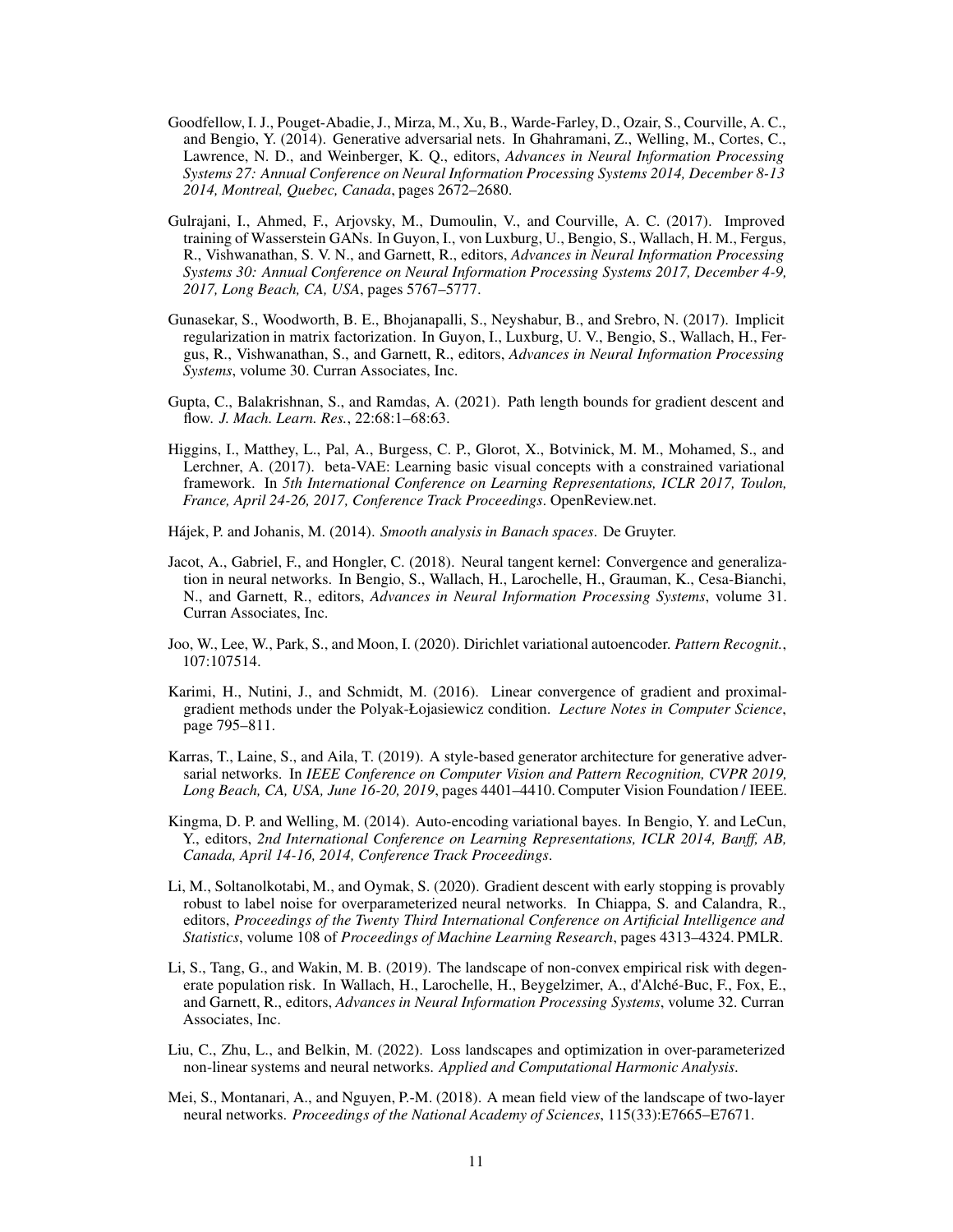- <span id="page-11-14"></span>Mescheder, L. M., Geiger, A., and Nowozin, S. (2018). Which training methods for gans do actually converge? In Dy, J. G. and Krause, A., editors, *Proceedings of the 35th International Conference on Machine Learning, ICML 2018, Stockholmsmässan, Stockholm, Sweden, July 10-15, 2018*, volume 80 of *Proceedings of Machine Learning Research*, pages 3478–3487. PMLR.
- <span id="page-11-3"></span>Nacson, M. S., Srebro, N., and Soudry, D. (2019). Stochastic gradient descent on separable data: Exact convergence with a fixed learning rate. In Chaudhuri, K. and Sugiyama, M., editors, *Proceedings of the Twenty-Second International Conference on Artificial Intelligence and Statistics*, volume 89 of *Proceedings of Machine Learning Research*, pages 3051–3059. PMLR.
- <span id="page-11-6"></span>Nitanda, A., Chinot, G., and Suzuki, T. (2019). Gradient descent can learn less over-parameterized two-layer neural networks on classification problems. *arXiv: Machine Learning*.
- <span id="page-11-0"></span>Oymak, S. and Soltanolkotabi, M. (2019). Overparameterized nonlinear learning: Gradient descent takes the shortest path? In Chaudhuri, K. and Salakhutdinov, R., editors, *Proceedings of the 36th International Conference on Machine Learning*, volume 97 of *Proceedings of Machine Learning Research*, pages 4951–4960. PMLR.
- <span id="page-11-9"></span>Oymak, S. and Soltanolkotabi, M. (2020). Toward moderate overparameterization: Global convergence guarantees for training shallow neural networks. *IEEE Journal on Selected Areas in Information Theory*, 1(1):84–105.
- <span id="page-11-15"></span>Páles, Z. and Zeidan, V. (2007). Generalized Jacobian for functions with infinite dimensional range and domain. *Set-Valued Analysis*, 15:331–375.
- <span id="page-11-1"></span>Polyak, B. T. (1963). Gradient methods for minimizing functionals. *Zhurnal vychislitel'noi matematiki i matematicheskoi fiziki*, 3(4):643–653.
- <span id="page-11-13"></span>Rezende, D. J., Mohamed, S., and Wierstra, D. (2014). Stochastic backpropagation and approximate inference in deep generative models. In *Proceedings of the 31th International Conference on Machine Learning, ICML 2014, Beijing, China, 21-26 June 2014*, volume 32 of *JMLR Workshop and Conference Proceedings*, pages 1278–1286. JMLR.org.
- <span id="page-11-12"></span>Rockafellar, R. T. (1976). Integral functionals, normal integrands and measurable selections. In Gossez, J. P., Dozo, E. J. L., Mawhin, J., and Waelbroeck, L., editors, *Nonlinear Operators and the Calculus of Variations*, pages 157–207, Berlin, Heidelberg. Springer Berlin Heidelberg.
- <span id="page-11-5"></span>Safran, I. and Shamir, O. (2018). Spurious local minima are common in two-layer ReLU neural networks. In Dy, J. and Krause, A., editors, *Proceedings of the 35th International Conference on Machine Learning*, volume 80 of *Proceedings of Machine Learning Research*, pages 4433–4441. PMLR.
- <span id="page-11-10"></span>Sagun, L., Evci, U., Güney, V. U., Dauphin, Y., and Bottou, L. (2018). Empirical analysis of the hessian of over-parametrized neural networks. *ArXiv*, abs/1706.04454.
- <span id="page-11-8"></span>Soltanolkotabi, M., Javanmard, A., and Lee, J. (2019). Theoretical insights into the optimization landscape of over-parameterized shallow neural networks. *IRE Professional Group on Information Theory*, 65(2):742–769.
- <span id="page-11-2"></span>Soudry, D., Hoffer, E., and Srebro, N. (2018). The implicit bias of gradient descent on separable data. In *International Conference on Learning Representations*.
- <span id="page-11-7"></span>Williams, F., Trager, M., Panozzo, D., Silva, C., Zorin, D., and Bruna, J. (2019). Gradient dynamics of shallow univariate ReLU networks. In Wallach, H., Larochelle, H., Beygelzimer, A., d'Alché-Buc, F., Fox, E., and Garnett, R., editors, *Advances in Neural Information Processing Systems*, volume 32. Curran Associates, Inc.
- <span id="page-11-11"></span>Zhang, Y., Xu, Z.-Q. J., Luo, T., and Ma, Z. (2020). A type of generalization error induced by initialization in deep neural networks. In *MSML*.
- <span id="page-11-4"></span>Zhu, Z., Soudry, D., Eldar, Y. C., and Wakin, M. B. (2019). The global optimization geometry of shallow linear neural networks. *Journal of Mathematical Imaging and Vision*, 62:279–292.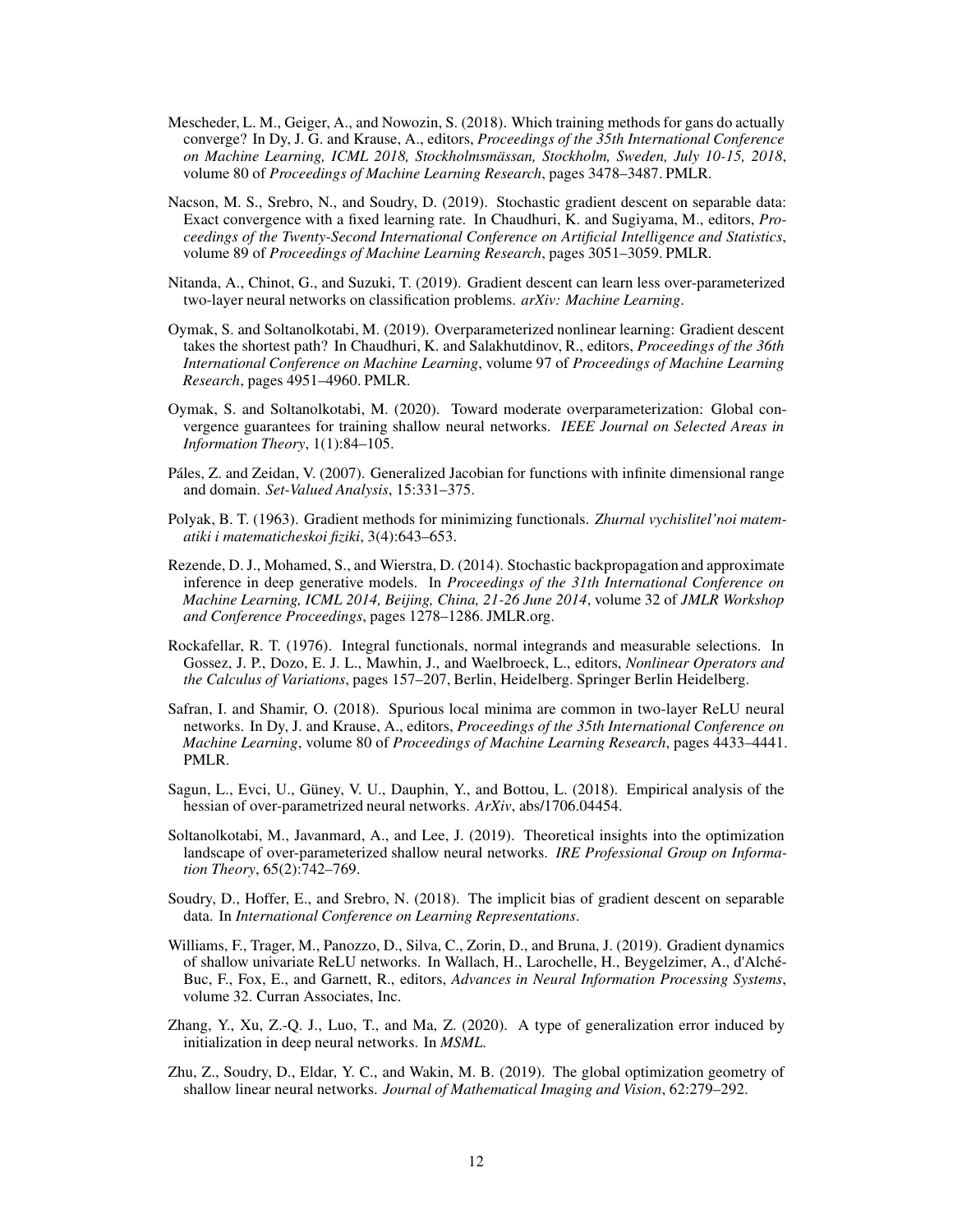### <span id="page-12-0"></span>A Lipschitz gradient and Polyak-Łojasiewicz conditions

The Polyak-Łojasiewicz (PL) and Lipschitz gradient (LG) conditions quantify how well a certain function behaves under gradient descent [Polyak \(1963\)](#page-11-1); [Karimi et al.](#page-10-1) [\(2016\)](#page-10-1).

To begin a study of these conditions, we first recall the definition of the Fréchet derivative [\(Clarke,](#page-9-13) [2013,](#page-9-13) Section 1.4). Let G, H be Hilbert spaces and let  $F : G \to H$  a function. Given  $x \in G$ , if there exists  $\partial F(x) \in \mathcal{L}(G, H)^5$  $\partial F(x) \in \mathcal{L}(G, H)^5$  such that

$$
\lim_{y \to x, x \neq y} \frac{\|F(y) - F(x) - \partial F(x)(y - x)\|}{\|y - x\|},
$$

then we say that F is (Fréchet) differentiable at x and that  $\partial F(x)$  is its derivative or *Jacobian*.

In the particular case when we have a differentiable function  $f : H \to \mathbb{R}$  for some Hilbert space H its Jacobian is an element of  $\mathcal{L}(H,\mathbb{R})$ . This space is  $H^*$ , which is isometrically isomorphic to H via the map  $H \to H^*$ ,  $h \mapsto \langle \cdot, h \rangle$ . Thus, abusing the notation,  $\partial f(x)$  will be considered in the sequel as an element of H, and will be called the *gradient* of f at x, denoted  $\nabla f(x)$ .

The Fréchet derivative satisfies the usual rules of calculus such as the chain rule, see [Clarke \(2013,](#page-9-13) Proposition 1.36).

<span id="page-12-3"></span>**Definition 8** (Polyak-Łojasiewicz (PL) condition). Let H be a Hilbert space, let  $D \subset H$  and let  $f : H \to \mathbb{R}$  be a lower-bounded function on H and differentiable on D. Let  $\lambda > 0$  be a constant. We say that f is  $\lambda$ -PL on D if

$$
\frac{1}{2} \|\nabla f(x)\|^2 \ge \lambda (f(x) - f_*)\tag{1}
$$

for all  $x \in D$  where  $f_* = \inf_{x \in H} f(x) \in \mathbb{R}$ .

<span id="page-12-4"></span>**Definition 9** (Lipschitz Jacobian (LJ) and Lipschitz Gradient (LG) conditions). Let  $G$ ,  $H$  be Hilbert spaces, let  $D \subset G$  and let  $F : G \to H$  be a differentiable function on D. Let  $L \geq 0$  be a constant. We say that  $F$  is  $L$ -LJ on  $D$  if

$$
\|\partial F(x) - \partial F(y)\| \le L\|x - y\| \tag{2}
$$

for all  $x, y \in D$ . If  $H = \mathbb{R}$  we denote this condition by Lipschitz Gradient (LG).

**Definition 10** (Bounded Jacobian (BJ) and Bounded Gradient (BG) conditions). Let  $G$ ,  $H$  be Hilbert spaces, let  $D \subset G$  and let  $F : G \to H$  be a differentiable function on D. Let  $K \geq 0$  be a constant. We say that  $F$  is  $K$ -BJ on  $D$  if

$$
\|\partial F(x)\| \le K\tag{3}
$$

for all  $x \in D$ . If  $H = \mathbb{R}$  we denote this condition by Bounded Gradient (BG).

The goal of this section is to prove Theorem [1](#page-3-1) (which we restate here for convenience of the reader), which shows how we can use gradient descent to minimize a function that satisfies both the PL and LG conditions on a large enough neighborhood of the initial point.

<span id="page-12-2"></span>**Theorem 11.** Let H be a Hilbert space and  $L \ge \lambda > 0$ ,  $\alpha \in (0, \frac{2}{L})$  be some constants. And let f:  $H \to \mathbb{R}$  *be a function that is*  $\lambda$ -*PL and L-LG on*  $D \subset H$ *. Fix any*  $x_0 \in D$ *. Let*  $q = 1 + L\lambda\alpha^2 - 2\lambda\alpha$ , *so that*  $q \in (0, 1)$ *, and*  $K = \sqrt{2L(f(x_0) - f_*)}$ *. If* 

$$
\left\{ x \in H : \|x - x_0\| \le \max\left\{ \frac{\alpha K}{1 - \sqrt{q}} + \left(\frac{1}{L} + \alpha\right)K, \frac{1}{L} \|\nabla f(x_0)\| \right\} \right\} \subset D,
$$

*then for all*  $i > 0$ 

 $f(x_i) - f_* \leq q^i(f(x_0) - f_*),$ 

*and the series*  $x_i$  *converges to some*  $x_* = \lim_{i \to \infty} x_i \in G$  *such that*  $f(x_*) = f_*$  *and* 

$$
||x_* - x_0|| \le \frac{\alpha K}{1 - \sqrt{q}}.
$$

*Moreover, if*  $\hat{x}_* = \arg \min_{x \in H : f(x) = f_*} ||x - x_0||$ , *i.e.,*  $\hat{x}_* \in H$  *is an optimum of* f *that is closest to*  $x_0$ , then

$$
||x_* - x_0|| \le \frac{\alpha L ||\hat{x}_* - x_0||}{1 - \sqrt{q}}.
$$

<span id="page-12-1"></span> ${}^5{\cal L}(G, H)$  is the space of bounded linear operators from G to H.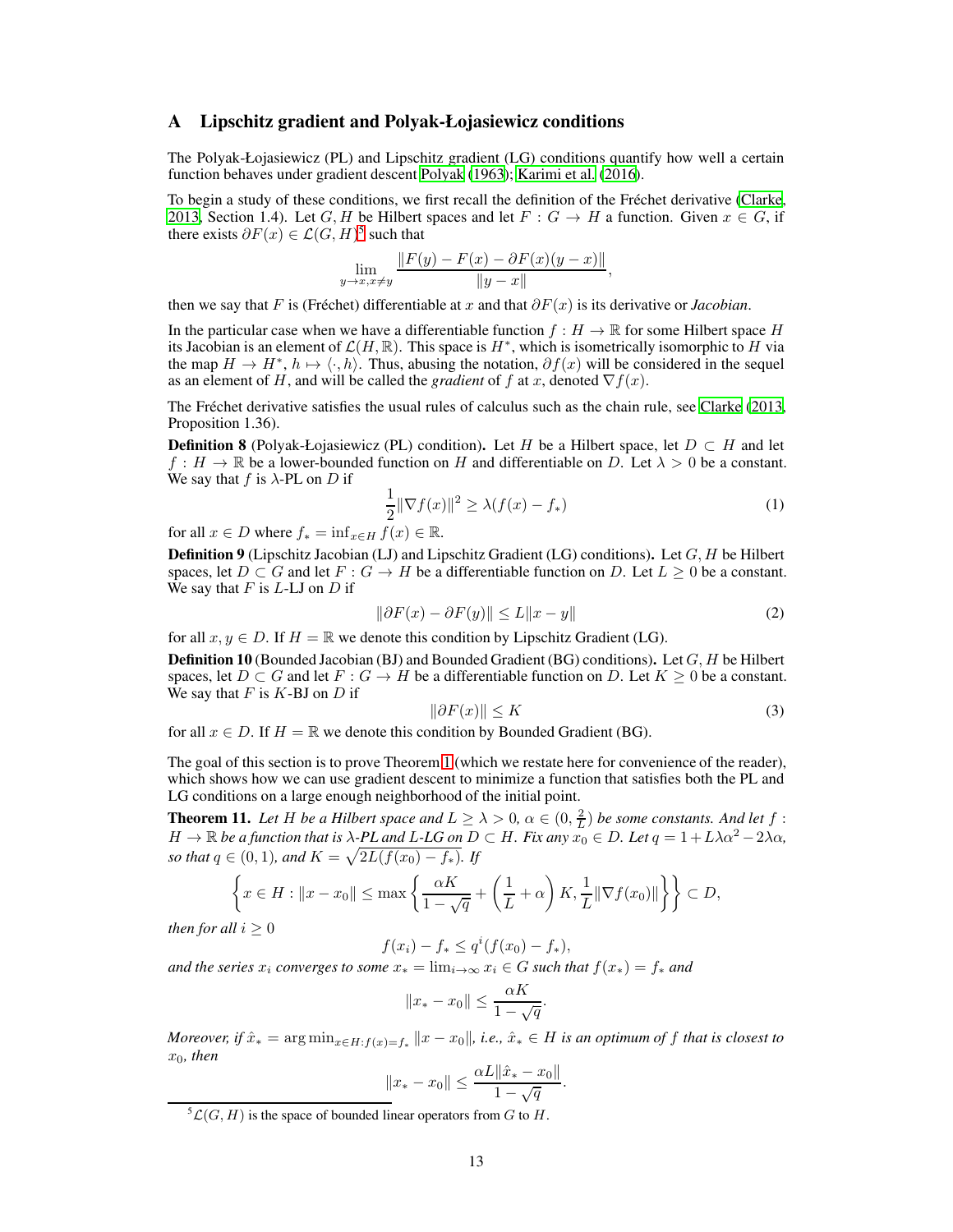<span id="page-13-0"></span>In order to prove this result, first we need to prove some consequences of the PL and LG conditions. **Proposition 12** (Fundamental theorem of calculus). Let  $G$ ,  $H$  be Hilbert spaces, let  $D \subset G$  and let  $F: G \to H$  *be a function which is L-LJ on D for some L* > 0*. Then* 

$$
F(y) - F(x) = \int_0^1 \partial F(x + t(y - x))(y - x)dt
$$

*for all*  $x, y \in D$  *such that*  $[x, y] \subset D$ .

*Proof.* Let  $f : [0, 1] \rightarrow H$  be defined as

$$
F(x+t(y-x)).
$$

Thus

$$
\partial f(t) = \partial F(x + t(y - x))(y - x)
$$

for  $t \in (0, 1)$ . Then we have that

$$
\|\partial f(t_1) - \partial f(t_2)\| = \|(\partial F(x + t_1(y - x)) - \partial F(x + t_2(y - x)))(y - x)\|
$$
  
\n
$$
\leq L \|(t_1 - t_2)(y - x)\| \|y - x\| = |t_1 - t_2|L\|y - x\|^2
$$

for  $t_1, t_2 \in (0, 1)$ . Hence  $\partial f$  is  $L \|y - x\|^2$ -Lipschitz on  $(0, 1)$ . In particular, f is  $C^1$  on  $(0, 1)$ . By the Kirszbraun theorem (Cobzaş et al., 2019, Theorem 4.2.3),  $\partial f$  has a (Lipschitz) continuous extension to [0, 1]. By the fundamental theorem of calculus [\(Hájek and Johanis](#page-10-14), [2014,](#page-10-14) Theorem 89) applied to f,

$$
f(1) - f(0) = F(y) - F(x) = \int_0^1 \partial f(t)dt = \int_0^1 \partial F(x + t(y - x))(y - x)dt.
$$

In particular, if  $f : H \to \mathbb{R}$  is L-LG on  $D \subset H$  for some  $L > 0$  then

$$
F(y) - F(x) = \int_0^1 \langle \nabla f(x + t(y - x)), y - x \rangle dt
$$

for all  $x, y \in D$  such that  $[x, y] \subset D$ .

The next result tells us that LG functions are BG on bounded sets.

<span id="page-13-2"></span>**Proposition 13.** Let H be a Hilbert space, let  $D \subset H$  be a bounded and let  $f : H \to \mathbb{R}$  be an  $L_f$ -LG function on D for some  $L_f > 0$ . Then f is BG on D.

*Proof.* Since  $\nabla f : H \to H$  is Lipschitz on D and  $\|\cdot\| : H \to \mathbb{R}$  is Lipschitz globally,  $\|\cdot\| \circ \nabla f$ :  $H \to \mathbb{R}$  is Lipschitz on D as well. Hence  $\|\cdot\| \circ \nabla$  is bounded on D, so that equivalently, f is BG on D. on D.

The LG property has an interesting consequence that we will use in the sequel.

<span id="page-13-1"></span>**Proposition 14.** *Let*  $f : H \to \mathbb{R}$  *be an L-LG function on*  $D \subset H$  *for some*  $L > 0$ *. Then* 

$$
|f(y) - f(x) - \langle \nabla f(x), y - x \rangle| \le \frac{L}{2} ||y - x||^2
$$

*for all*  $x, y \in D$  *such that*  $[x, y] \subset D$ .

*Proof.* By Proposition [12](#page-13-0) we have that

$$
f(y) - f(x) = \int_0^1 \langle \nabla f(x + t(y - x)), (y - x) \rangle dt.
$$

Adding and substracting  $\nabla f(x)$  the previous formula equals

$$
= \int_0^1 \langle \nabla f(x) - \nabla f(x) + \nabla f(x + t(y - x)), (y - x) \rangle dt
$$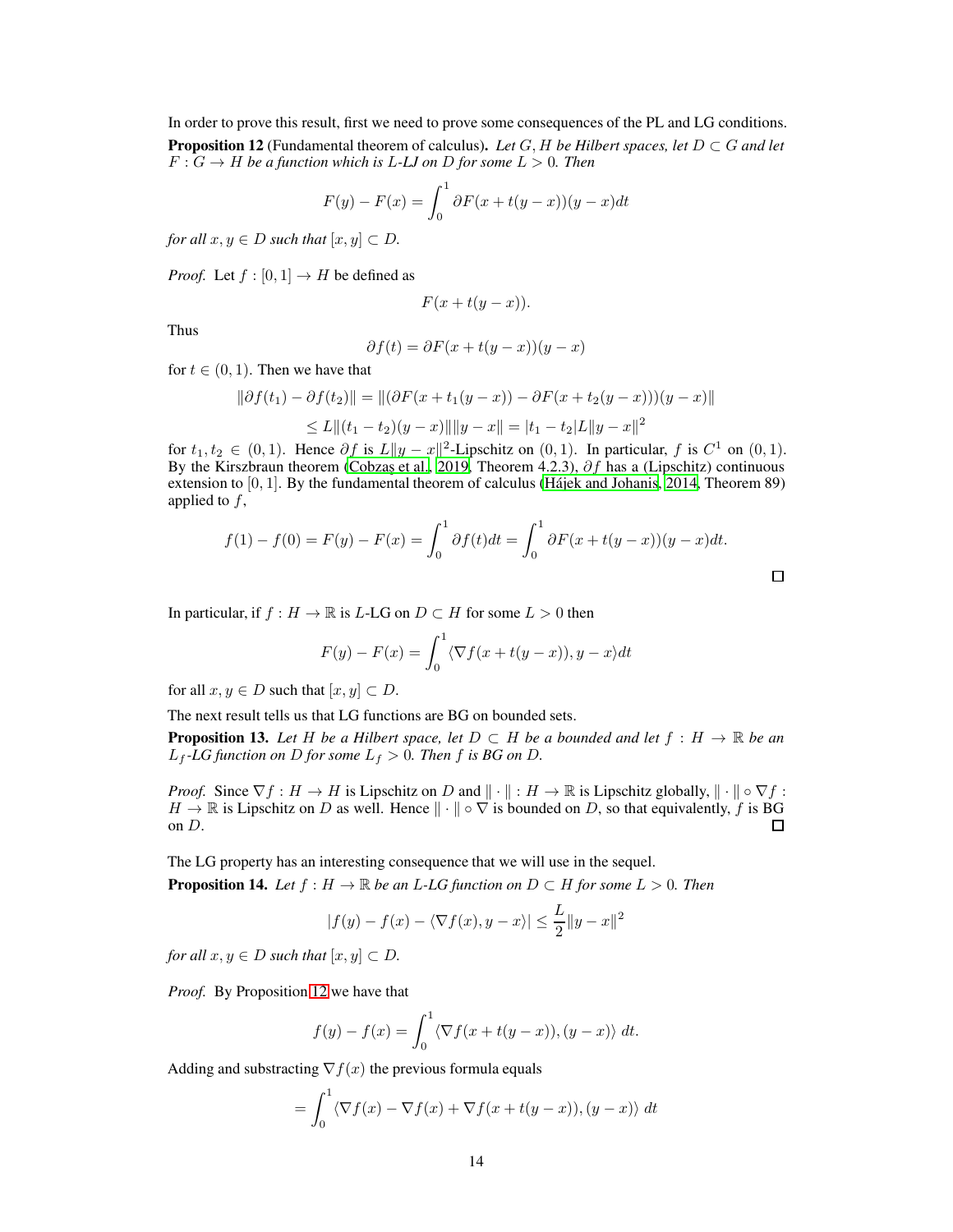$$
\leq \langle \nabla f(x), (y-x) \rangle + \int_0^1 L \|f(y-x)\| \|y-x\| dt = \langle \nabla f(x), (y-x) \rangle + \frac{L}{2} \|y-x\|^2.
$$

Similarly,

$$
f(x) - f(y) = \int_0^1 \langle \nabla f(y + t(x - y)), (x - y) \rangle dt
$$
  
\n
$$
= \int_0^1 \langle \nabla f(x) - \nabla f(x) + \nabla f(y + t(x - y)), (x - y) \rangle dt
$$
  
\n
$$
\leq \langle \nabla f(x), (x - y) \rangle + \int_0^1 L ||(1 - t)(x - y)|| ||x - y|| dt = \langle \nabla f(x), (x - y) \rangle + \frac{L}{2} ||x - y||^2,
$$
  
\n
$$
\Box
$$
  
\n
$$
\Box
$$

giving the desired conclusi

A consequence of Proposition [14](#page-13-1) is the following.

<span id="page-14-0"></span>**Proposition 15.** Let  $f : H \to \mathbb{R}$  be an L-LG function on  $D \subset H$  for some  $L > 0$  and bounded *from below on H. Then for any*  $x \in D$  *such that*  $[x, x - \frac{1}{L} \nabla f(x)] \subset D$  *we have that* 

$$
\frac{1}{2} \|\nabla f(x)\|^2 \le L(f(x) - f_*)
$$

*where*  $f_* = \inf_{x \in H} f(x)$ *.* 

*Proof.* By Proposition [14](#page-13-1) we have

$$
f\left(x - \frac{1}{L}\nabla f(x)\right) - f(x)
$$
  
\n
$$
\leq \left\langle \nabla f(x), -\frac{1}{L}\nabla f(x) \right\rangle + \frac{L}{2} \left\| -\frac{1}{L}\nabla f(x) \right\|^2 = -\frac{1}{2L} \|\nabla f(x)\|^2.
$$
  
\n
$$
\frac{1}{2} \|\nabla f(x)\|^2 \leq L \left(f(x) - f\left(x - \frac{1}{L}\nabla f(x)\right)\right) \leq L(f(x) - f_*).
$$

 $\Box$ 

Thus

Now let us define a gradient descent step in a Hilbert space. Note that the fact that the space is Hilbert is what allows us to define such process, as otherwise (in general) we could not identify a space with its dual (except, e.g., for reflexive Banach spaces).

**Definition 16** (Gradient Descent for Hilbert spaces). Let H be a Hilbert space and  $f : H \to \mathbb{R}$ a real-valued function differentiable on H. Then for any  $x \in H$  and  $\alpha > 0$  we define a Gradient Descend Step as

$$
x^{\alpha} = x - \alpha \nabla f(x).
$$

If  $x_0 \in H$  is chosen arbitrarily, then we define the Gradient Descent sequence (or Gradient Descent for short) as

$$
x_{i+1} = x_i^{\alpha}
$$

for all  $i \geq 0$ .

<span id="page-14-1"></span>**Proposition 17.** Let  $0 < \lambda \leq L$  and  $\alpha \in (0, \frac{2}{L})$  be fixed constants, H a Hilbert space and  $x \in H$ . *Let*  $f : H \to \mathbb{R}$  *be a*  $\lambda$ -*PL and L-LG function on*  $[x, x^{\alpha}]$ *. Then* 

$$
f(x^{\alpha}) - f_{*} \le (1 + L\alpha^{2}\lambda - 2\alpha\lambda)(f(x) - f_{*}).
$$

*Proof.* By Proposition [14](#page-13-1) we have

$$
f(x^{\alpha}) - f(x) \le \langle \nabla f(x), (-\alpha \nabla f(x)) \rangle + \frac{L}{2} || - \alpha \nabla f(x) ||^2
$$
  
=  $\left( \frac{L}{2} \alpha^2 - \alpha \right) ||\nabla f(x)||^2 \le (L\alpha^2 \lambda - 2\alpha \lambda)(f(x) - f_*)$ ,

where we have used the fact that  $\alpha \in (0, \frac{2}{L})$  implies  $(\frac{L}{2}\alpha^2 - \alpha) \leq 0$ . Adding  $f(x) - f_*$  to both sides yields

$$
f(x^{\alpha}) - f_{*} \le (1 + L\alpha^{2}\lambda - 2\alpha\lambda)(f(x) - f_{*}).
$$

Note that the conditions  $\lambda \leq L$  and  $\alpha \in (0, 2/L)$  ensure that  $(1 + L\alpha^2 \lambda - 2\alpha \lambda) \in [0, 1)$ .  $\Box$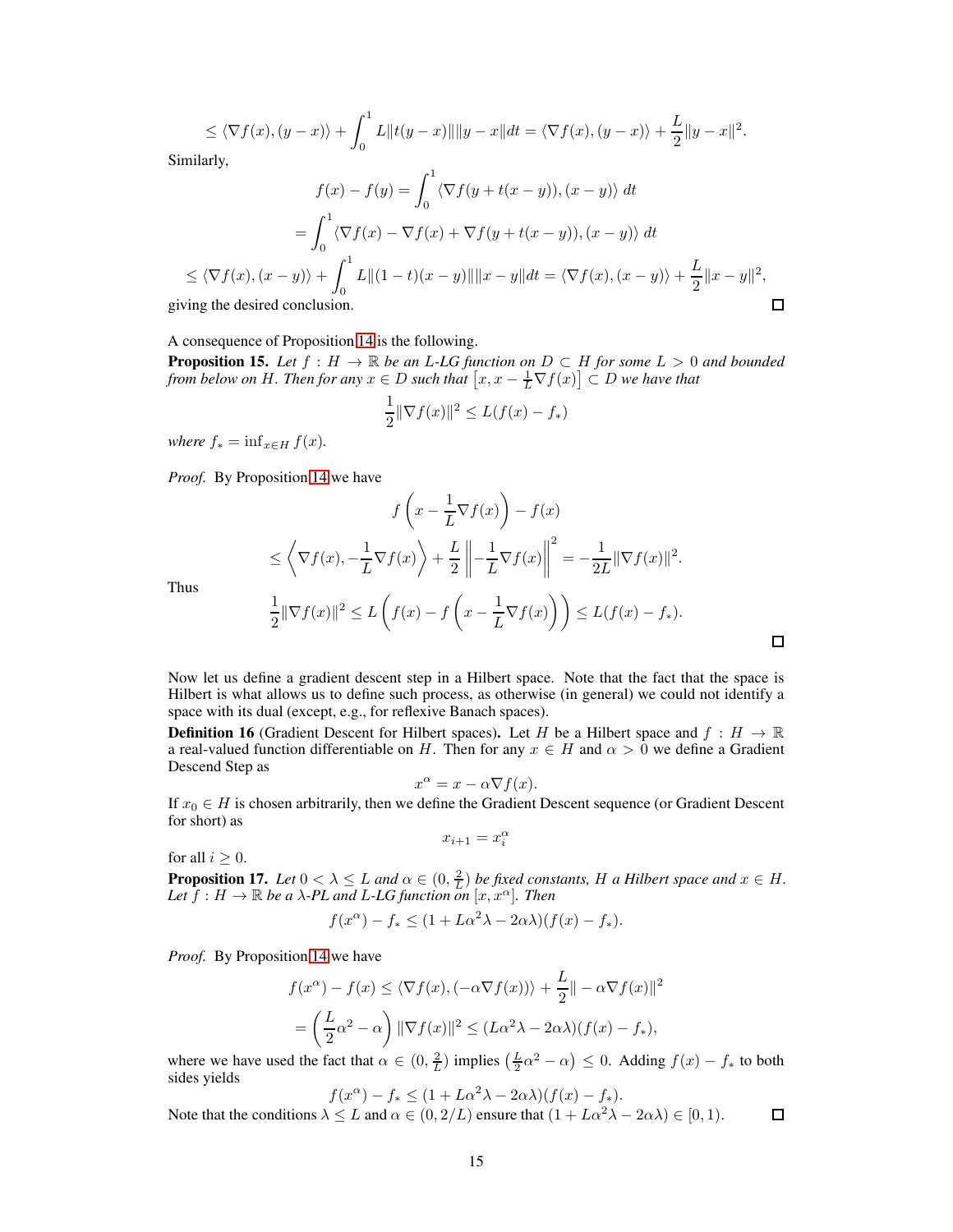*Proof of Theorem [11.](#page-12-2)* We want to prove by induction that for every  $i \geq 0$  we have that

$$
f(x_i) - f_* \le q^i (f(x_0) - f_*)
$$
\n(4)

<span id="page-15-1"></span>and

<span id="page-15-0"></span>
$$
||x_{i+1} - x_i|| \le \alpha q^{\frac{i}{2}} K. \tag{5}
$$

where recall that by definition  $K = \sqrt{2L(f(x_0) - f_*)}$  and  $q = 1 + L\alpha^2\lambda - 2\alpha\lambda$ .

First note that [\(4\)](#page-15-0) is trivial in case  $i = 0$ . In order to prove [\(5\)](#page-15-1) note that by Proposition [15](#page-14-0) to get that  $\|\nabla f(x_0)\| \leq K$ . Hence,  $\|x_1 - x_0\| = \alpha \|\nabla f(x_0)\| \leq \alpha K$ .

Assume now that the case i holds and we want to prove the case  $i + 1$ . Note that by induction we have that

$$
||x_{i+1} - x_0|| \le \sum_{j=0}^i ||x_{j+1} - x_j|| \le \alpha K \frac{1}{1 - \sqrt{q}}
$$

and thus  $x_{i+1} \in D$ . Moreover, note that the segment  $[x_i, x_{i+1}]$  is thus included in D (by a similar argument). Hence by Proposition [17](#page-14-1) and the induction hypothesis we get that  $f(x_{i+1}) - f_* \le$  $q(f(x_i) - f_*) \leq q^{i+1}(f(x_0) - f_*)$  thus proving [\(4\)](#page-15-0).

Using the fact that f is L-LG on D we have that  $\|\nabla f(x_{i+1}) - \nabla f(x_i)\| \le L\|x_{i+1} - x_i\|$  $L\alpha\|\nabla f(x_i)\|$ . Thus  $\|\nabla f(x_{i+1})\| \leq (1+L\alpha)\|\nabla f(x_i)\| \leq (1+L\alpha)q^{\frac{i}{2}}K$ . Using this estimate we can see that the segment  $[x_{i+1}, x_{i+1}^{1/L}]$  is fully contained in D and thus by Proposition [15](#page-14-0) we conclude that  $\|\nabla f(x_{i+1})\| \leq \sqrt{2L(f(x_{i+1}) - f_*)} \leq \sqrt{2Lq^{i+1}(f(x_0) - f_*)} = q^{\frac{i+1}{2}}K$ . Hence  $||x_{i+2} - x_{i+1}|| = \alpha ||\nabla f(x_{i+1})|| \leq \alpha K q^{\frac{i+1}{2}}$  which proves [\(5\)](#page-15-1).

Now we want to prove that the sequence  $x_i$  converges as  $i \to \infty$ . For any  $i_2 > i_1$  note that by the triangle inequality

$$
||x_{i_2} - x_{i_1}|| \le \sum_{j=i_1}^{i_2 - 1} ||x_{j+1} - x_j|| \le \alpha K \sum_{j=i_1}^{i_2 - 1} q^{\frac{j}{2}}
$$
  

$$
\le \alpha K q^{\frac{i_1}{2}} \sum_{j=0}^{\infty} q^{\frac{j}{2}} = \frac{\alpha K q^{\frac{i_1}{2}}}{1 - \sqrt{q}}.
$$

And thus this sequence is Cauchy and it converges to some  $x_* = \lim_{i \to \infty} x_i$ . For every  $i \ge 0$  we have that

$$
||x_* - x_i|| \le \frac{\alpha K q^{\frac{i}{2}}}{1 - \sqrt{q}}
$$

so in particular  $||x_* - x_0|| \le \frac{\alpha K}{1 - \sqrt{q}}$ .

For the last claim using Proposition [14](#page-13-1) we have that

$$
f(x_0) - f(\hat{x}_*) \le \langle \nabla f(\hat{x}_*), x_0 - \hat{x}_* \rangle + \frac{L}{2} ||x_0 - \hat{x}_*||^2 = \frac{L}{2} ||x_0 - \hat{x}_*||^2.
$$

Using the fact that  $f(\hat{x}_*) = f_*$ ,

$$
L||x_0 - \hat{x}_*|| \ge \sqrt{2L(f(x_0) - f_*)} = K \ge \frac{(1 - \sqrt{q})||x_* - x_0||}{\alpha},
$$

giving the claim.

*Remark* 18. Note that if  $\alpha = \frac{1}{L}$  then

$$
f(x_i) - f_* \le \left(1 - \frac{\lambda}{L}\right)^i (f(x_0) - f_*),
$$

and

$$
||x_* - x_0|| \le \frac{\sqrt{\frac{2}{L}(f(x_0) - f_*)}}{1 - \sqrt{1 - \frac{\lambda}{L}}},
$$

giving the optimal rates.

 $\Box$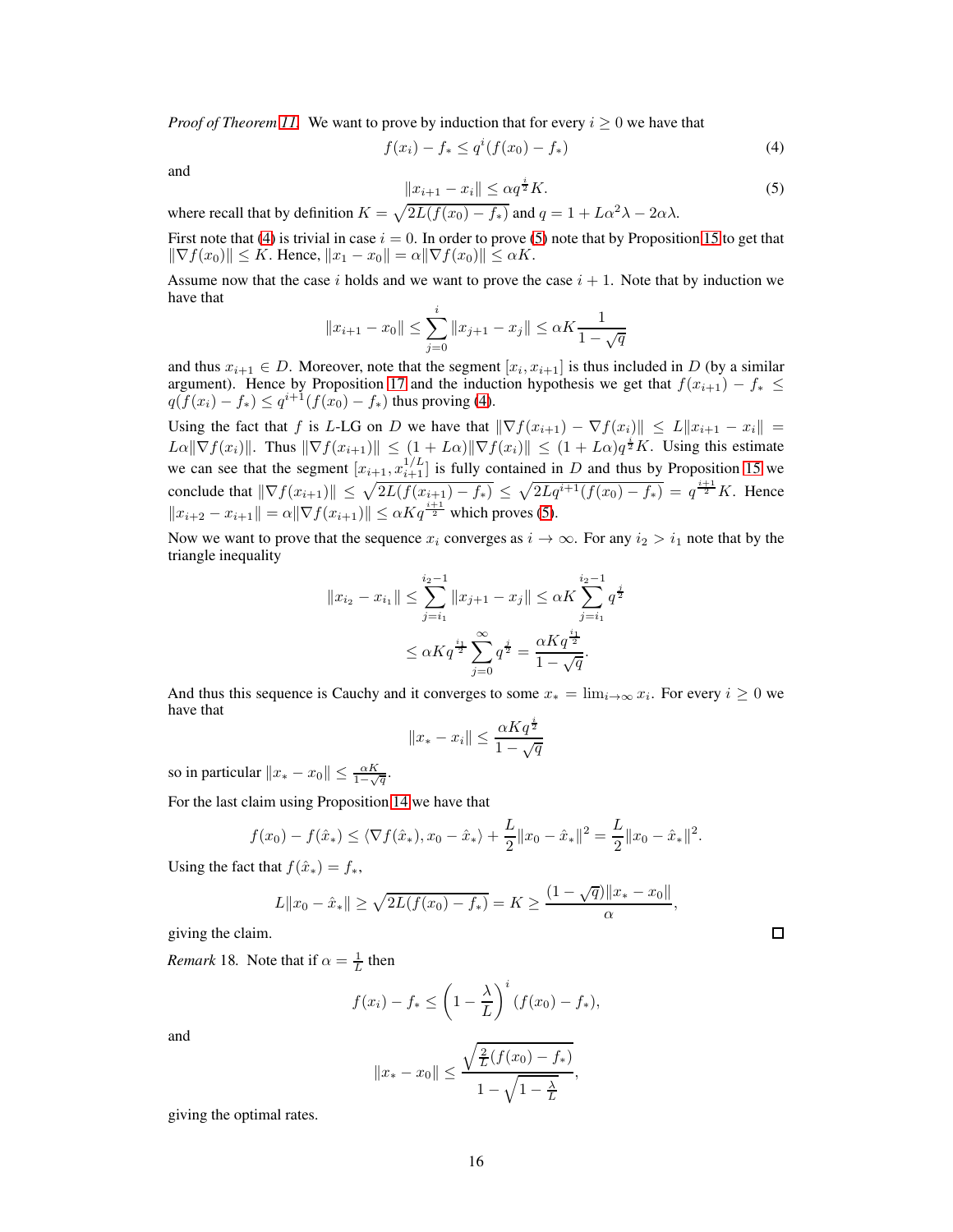### B Gradient descent on a composition

In this section we are going to prove the results of Subsection [3.1.](#page-4-0) Let us first recall briefly the setup we are interested in. Let G, H be Hilbert spaces. Given differentiable maps  $F : G \to H$ and  $f : H \to \mathbb{R}$  where f is lower-bounded, we are interested in finding an  $x_* \in G$  such that  $(f \circ F)(x_*) = (f \circ F)_* = \inf_{x \in G} (f \circ F)(x)$ . Moreover, starting at an initial point  $x_0 \in G$ , we want to find such a point  $x_*$  using gradient descent. The goal of this section is to prove that under certain assumptions on f and F, gradient descent always finds such a point  $x_*$  and furthermore,  $\|x_0 - x_*\|$  is bounded and  $(f \circ F)_* = f_*$ . Before stating our main result, recall the definitions of PL and LG conditions from Definition [8](#page-12-3) and Definition [9,](#page-12-4) respectively. We will also need the definition of uniform conditioning. Recall that given a linear operator  $B \in \mathcal{L}(H, H)$  for some Hilbert space H we say that it is  $\lambda$ -coercive (for some  $\lambda > 0$ ) if

$$
\langle y, By \rangle \ge \lambda \|y\|^2
$$

for all  $y \in H$ . The following is a generalization of [Liu et al. \(2022,](#page-10-0) Definition 3).

**Definition 19** (Uniform Conditioning (UC)). Let G, H be Hilbert spaces,  $D \subset H$  and  $F : G \to H$ differentiable on H. We say that F is  $\lambda$ -UC on D for some  $\lambda > 0$  if  $\partial F(x) \circ \partial F(x)^*$  is  $\lambda_F$ -coercive for all  $x \in D$  where  $\partial F(x)^*$  is the adjoint operator of  $\partial F(x)$ .

Let us now restate Theorem [4,](#page-5-1) whose proof is the main goal of this section.

<span id="page-16-1"></span>**Theorem 20.** Let  $K_F, L_F, \lambda_F, L_f, \lambda_f \geq 0$  be constants such that  $\lambda_F \leq K_F^2$  and  $\lambda_f \leq L_f$ . *Let*  $G, H$  *be Hilbert spaces, let*  $D \subset G$  *be bounded and let*  $x_0 \in D$ *. And let*  $F : G \to H$ *be*  $K_F$ -*BJ,*  $L_F$ -*LJ* and  $\lambda_F$ -*UC* on *D* and  $f : H \rightarrow \mathbb{R}$  be  $L_f$ -*LG* and  $\lambda_f$ -*PL* on *H.* Let  $K_f = \sqrt{2L_f(f(F(x_0)) - f_*)}$ ,  $\lambda = \lambda_F \lambda_f$ ,  $L = K_F^2 L_f + K_f L_F$  *(so that*  $\lambda \leq L$ *),*  $K =$  $\sqrt{2L(f(F(x_0))-f_*)}$  and  $q=1+L\lambda\alpha^2-2\lambda\alpha$  (so that  $q\in(0,1)$ ). If

$$
\left\{x \in G : ||x - x_0|| \le \max\left\{\frac{\alpha K}{1 - \sqrt{q}} + \left(\frac{1}{L} + \alpha\right)K, \frac{1}{L}||\nabla(f \circ F)(x_0)||\right\}\right\} \subset D,
$$

*then for all*  $i \geq 0$ 

$$
(f \circ F)(x_i) - f_* \le q^i ((f \circ F)(x_0) - f_*),
$$

*and the series*  $x_i$  *converges to some*  $x_* \in \lim_{i \to \infty} x_i$  *such that*  $(f \circ F)(x_*) = f_*$  *(so that in*) *particular* inf<sub> $h∈H$ </sub>  $f(h) = inf_{x∈G}(f ∘ F)(x)$ *)* and

$$
||x_* - x_0|| \le \frac{\alpha K}{1 - \sqrt{q}}.
$$

*Moreover, if*  $\hat{x}_* = \arg \min_{x \in G: (f \circ F)(x) = f_*} ||x - x_0||$ , i.e., if  $\hat{x}_* \in G$  is an optimum of  $(f \circ F)$  that *is closest to*  $x_0$ *, then one has* 

$$
||x_* - x_0|| \le \frac{\alpha K_F \sqrt{LL_f} ||\hat{x}_* - x_0||}{1 - \sqrt{q}}.
$$

The idea to prove this result is similar to that for the proof of Theorem [1.](#page-3-1) We will essentially show that under the assumptions of Theorem [20](#page-16-1) we can deduce that  $f \circ F$  is "approximately" LG and PL and thus we can use similar arguments as before.

<span id="page-16-0"></span>**Proposition 21.** Let G, H be Hilbert spaces, let  $D \subset G$  and  $\lambda_F, \lambda_f > 0$  some constants. Let  $F : G \to H$  be  $\lambda_F$ -UC on D and  $f : H \to \mathbb{R}$  be  $\lambda_f$ -PL on  $F(D)$ . Then the composition  $(f \circ F) : G \to \mathbb{R}$  *satisfies* 

$$
\frac{1}{2} \|\nabla (f \circ F)(x)\|^2 \ge \lambda_f \lambda_F ((f \circ F)(x) - f_*)
$$

*for all*  $x \in D$ *.* 

*Proof.* First note that for all  $x \in G$  we have  $\nabla (f \circ F)(x) = \partial F(x)^* \nabla f(F(x))$ . In order to prove this note that for any  $g \in G$  we have that

$$
\langle g, \partial F(x)^* \nabla f(F(x)) \rangle = \langle \partial F(x)g, \nabla f(F(x)) \rangle = \partial f(F(x)) \circ \partial F(x)(g)
$$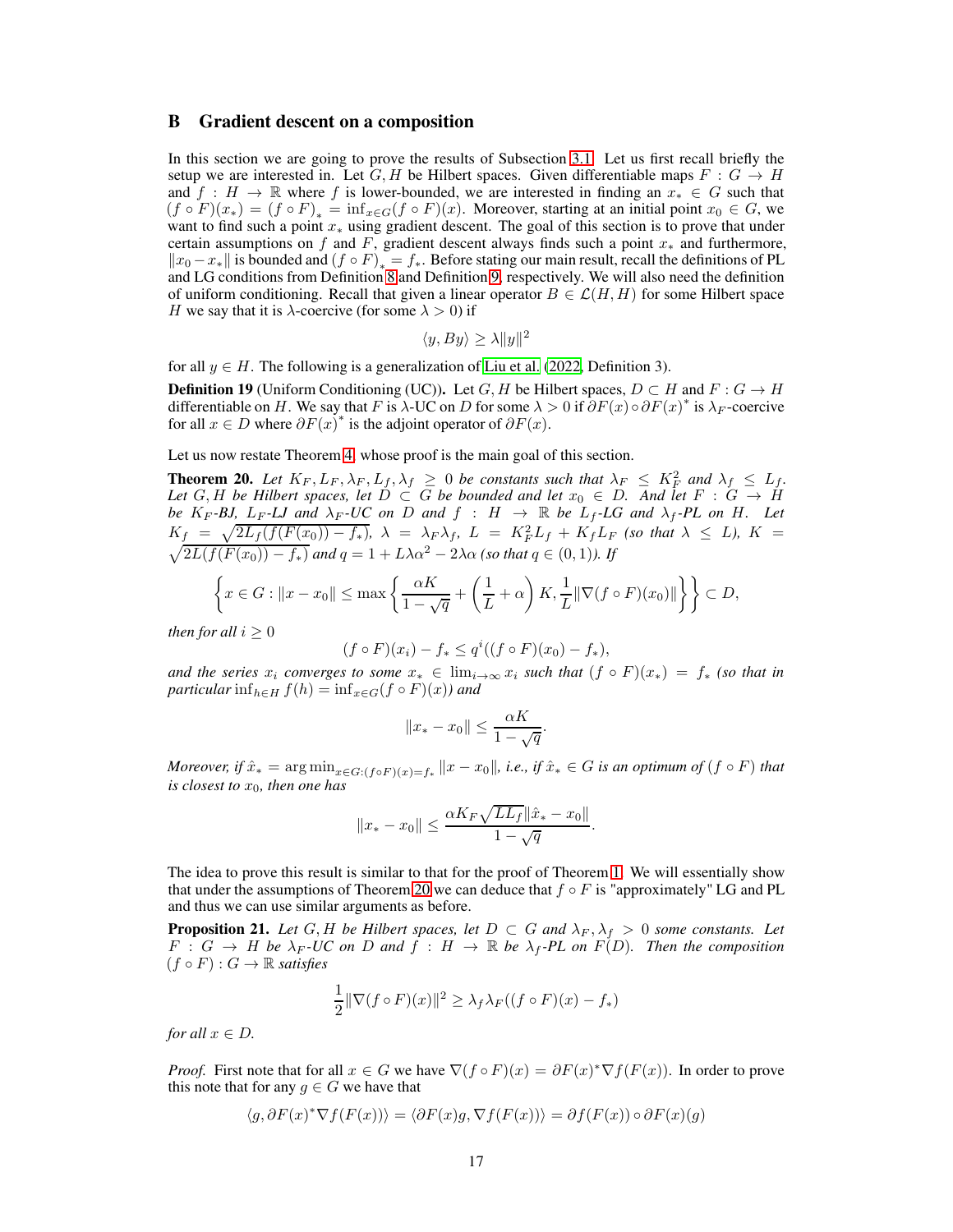and the latter equals precisely  $\partial (f \circ F)(x)(g) = \langle g, \nabla (f \circ F)(x) \rangle$ .

Hence we have that

$$
\frac{1}{2} \|\nabla f \circ F(x)\|^2 = \frac{1}{2} \|\partial F(x)^* \nabla f(F(x))\|^2
$$
  
\n
$$
= \frac{1}{2} \langle \partial F(x)^* \nabla f(F(x)), \partial F(x)^* \nabla f(F(x)) \rangle
$$
  
\n
$$
= \frac{1}{2} \langle \nabla f(F(x)), \partial F(x) \circ \partial F(x)^* \nabla f(F(x)) \rangle
$$
  
\n
$$
\geq \lambda_F \frac{1}{2} \langle \nabla f(F(x)), \nabla f(F(x)) \rangle
$$
  
\n
$$
= \lambda_F \frac{1}{2} \|\nabla f(F(x))\|^2 \geq \lambda_f \lambda_F ((f \circ F)(x) - f_*)
$$

where in the first inequality we have used that F is  $\lambda_F$ -UC and in the second inequality that f is  $\lambda_f$ -PL. ◻

Note that this proposition tells us that  $(f \circ F)$  is "almost" PL. Next we are going to show that if f and  $F$  are regular enough, their composition is LG.

<span id="page-17-0"></span>**Proposition 22.** Let  $G, H$  be Hilbert spaces,  $D \subset G$  convex and let  $K_F, L_F, K_f, L_f \geq 0$  be *constants. And let*  $F: G \to H$  *be*  $K_F$ *-BJ and*  $L_F$ *-LJ on*  $D \subset G$  *and*  $f: H \to \mathbb{R}$  *be*  $K_f$ *-BG and*  $L_f$ -LG on  $F(D)$ . Then  $(f \circ F) : G \to \mathbb{R}$  is  $(K_F^2 L_f + K_f L_F)$ -LG on D.

*Proof.* For all  $x, y, z \in G$  such that  $x, y \in D$  and  $||z|| = 1$ ,

$$
\langle z, \partial F(x)^* \nabla f(F(x)) - \partial F(y)^* \nabla f(F(y)) \rangle \n= \langle z, \partial F(x)^* (\nabla f(F(x)) - \nabla f(F(y))) - (\partial F(y)^* - \partial F(x)^*) (\nabla f(F(y))) \rangle \n\le ||z|| ||\partial F(x)^*|| ||\nabla f(F(x)) - \nabla f(F(y))|| + ||z|| ||\partial F(y)^* - \partial F(x)^*|| ||\nabla f(F(y))|| \n\le K_F L_f ||F(x) - F(y)|| + L_F ||x - y|| K_f \le (K_F^2 L_f + K_f L_F) ||x - y||,
$$

where we have used the fact that  $[x, y] \subset D$  (since D is convex) implies  $||F(x) - F(y)|| \le K_F ||x - y||$  $y\|$  via Proposition [12.](#page-13-0) The proposition then follows since

$$
\|\nabla (f \circ F)(x) - \nabla (f \circ F)(y)\| = \|\partial F(x)^* \nabla f(F(x)) - \partial F(y)^* \nabla f(F(y))\|
$$
  
= 
$$
\sup_{\|z\|=1} \langle z, \partial F(x)^* \nabla f(F(x)) - \partial F(y)^* \nabla f(F(y))\rangle.
$$

 $\Box$ 

Next we prove an analogue of Proposition [14](#page-13-1) for the composition  $(f \circ F)$ .

<span id="page-17-1"></span>**Proposition 23.** Let  $G$ , H be Hilbert spaces, let  $D \subset G$  be bounded,  $x \in D$  a fixed point and  $K_F, K_f, L_F, L_f \geq 0$  *be some constants. And let*  $F : G \to H$  *be*  $K_F$ -*BJ* and  $L_F$ -*LJ* on *D* and  $f: H \to \mathbb{R}$  *be*  $L_f$ -LG on  $F(D)$  with  $\|\nabla f(F(x))\| \le K_f$ . For any  $y \in G$  such that  $[x, y] \subset D$  we *have that*

$$
|(f \circ F)(y) - (f \circ F)(x) - \langle \nabla (f \circ F)(x), y - x \rangle| \le \frac{K_F^2 L_f + K_f L_F}{2} ||y - x||^2.
$$

*Proof.* By Proposition [13](#page-13-2) f is  $\hat{K}_f$ -BG on  $[x, y]$  for some  $\hat{K}_f \ge 0$ , so that by Proposition [22,](#page-17-0)  $(f \circ F)$ is  $K_F^2 L_f + \hat{K}_f L_F$ -LG on  $[x, y]$ , so that by Proposition [12,](#page-13-0) we have that

$$
(f \circ F)(y) - (f \circ F)(x) = \int_0^1 \langle \partial F(x + t(y - x))^* \nabla f(F(x + t(y - x))), y - x \rangle dt.
$$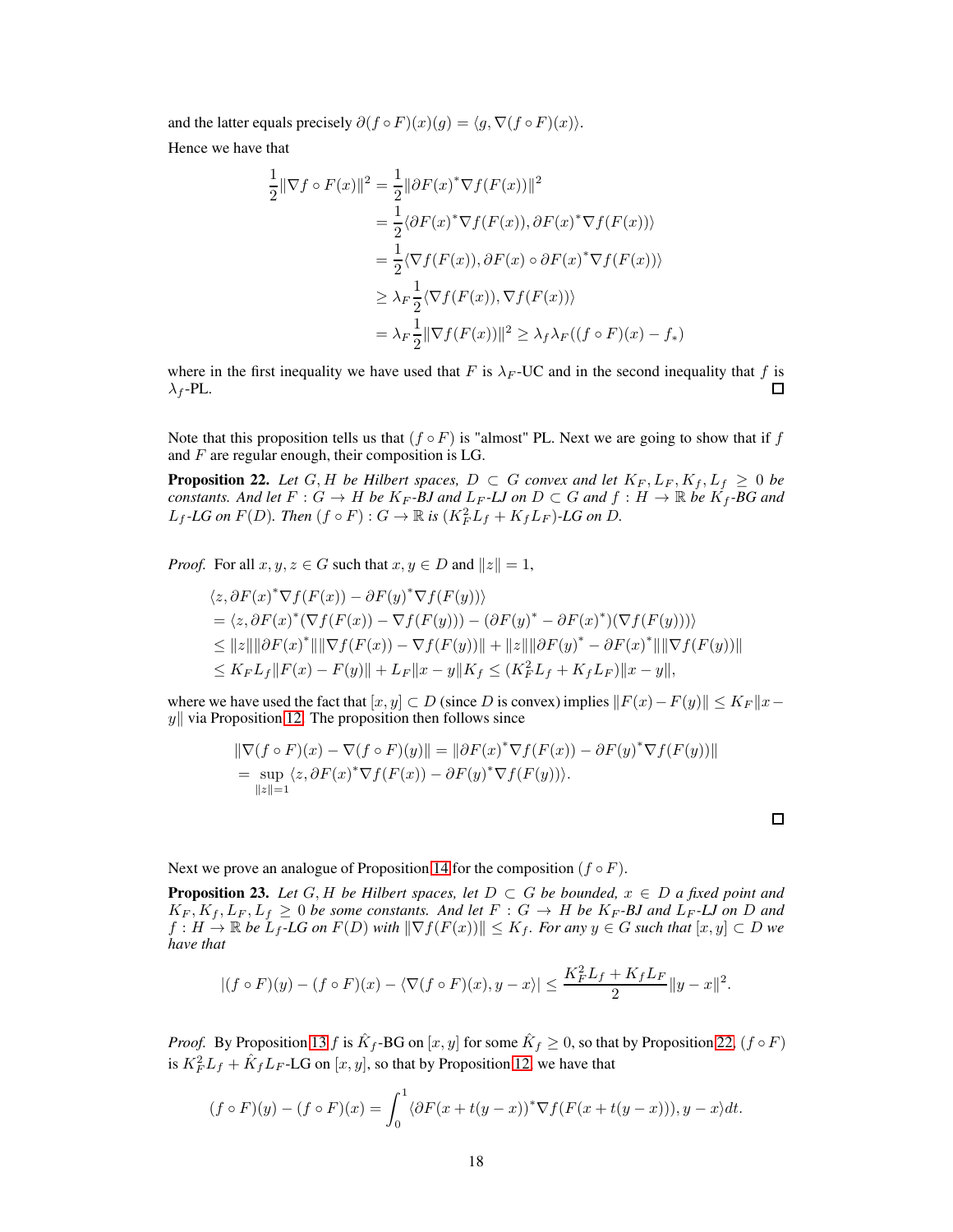Hence

$$
(f \circ F)(y) - (f \circ F)(x)
$$
  
=  $\int_0^1 \langle \partial F(x + t(y - x))^* \nabla f(F(x + t(y - x))) \pm \partial F(x)^* \nabla f(F(x)), y - x \rangle dt$   
=  $\langle \nabla (f \circ F)(x), y - x \rangle + \int_0^1 \langle \partial F(x + t(y - x))^* (\nabla f(F(x + t(y - x))) - \nabla f(F(x)))$   
+  $(\partial F(x + t(y - x))^* - \partial F(x)^*) \nabla f(F(x)), y - x \rangle dt$   
 $\leq \langle \nabla (f \circ F)(x), y - x \rangle + \int_0^1 (K_F^2 L_f ||t(y - x)|| + K_f L_F ||t(y - x)||) ||y - x|| dt$   
=  $\langle \nabla (f \circ F)(x), y - x \rangle + \frac{K_F^2 L_f + K_f L_F}{2} ||y - x||^2$ 

The other inequality follows similarly.

$$
\Box
$$

The next result is an analogue of Proposition [15.](#page-14-0)

<span id="page-18-0"></span>**Proposition 24.** Let G, H be Hilbert spaces, let  $D \subset G$  bounded, let  $x \in D$  and  $K_F, K_f, L_F, L_f \geq$ 0 *be some constants.* And let  $F: G \to H$  *be*  $K_F$ -*BJ* and  $L_F$ -*LJ* on *D* and  $f: H \to \mathbb{R}$  *be*  $L_f$ -*LG on*  $F(D)$  *with*  $\|\nabla f(F(x))\| \leq K_f$ *. If* 

$$
\[x, x - \frac{1}{K_F^2 L_f + K_f L_F} \nabla (f \circ F)(x)\] \subset D,
$$

*then*

$$
\frac{1}{2} \|\nabla (f \circ F)(x)\|^2 \le (K_F^2 L_f + K_f L_F)((f \circ F)(x) - f_*).
$$

*Proof.* By Proposition [23,](#page-17-1)

$$
(f \circ F) \left( x - \frac{1}{K_F^2 L_f + K_f L_F} \nabla (f \circ F)(x) \right) - f \circ F(x)
$$
  
\n
$$
\leq \left\langle \nabla (f \circ F)(x), -\frac{1}{K_F^2 L_f + K_f L_F} \nabla (f \circ F)(x) \right\rangle
$$
  
\n
$$
+ \frac{K_F^2 L_f + ||\nabla f(F(x))||L_F}{2} \left\| \frac{1}{K_F^2 L_f + K_f L_F} \nabla (f \circ F)(x) \right\|^2
$$
  
\n
$$
= -\frac{1}{2} \frac{1}{K_F^2 L_f + K_f L_F} ||\nabla (f \circ F)(x)||^2.
$$

As

$$
f_* \le (f \circ F)_* \le (f \circ F) \left( x - \frac{1}{K_F^2 L_f + K_f L_F} \nabla (f \circ F)(x) \right),
$$

the result follows.

Similarly as before, let G, H be Hilbert spaces,  $f : H \to \mathbb{R}$  and  $F : G \to H$  differentiable functions and  $\alpha > 0$ . Then define the gradient descent step as

$$
\alpha = x - \alpha \nabla (f \circ F)(x)
$$

for any  $x \in G$ . And for any fixed  $x_0 \in G$  define a gradient descent sequence  $x_i$  recursively as

 $x^{\prime}$ 

$$
x_{i+1} = x_i^{\alpha}.
$$

for any  $i \geq 0$ . The next result gives a decay in the objective value of a gradient descent similarly as in Proposition [17.](#page-14-1)

<span id="page-18-1"></span>**Proposition 25.** *Let*  $G, H$  *be Hilbert spaces, let*  $D \subset G$  *be bounded,*  $x_0 \in D$  *and*  $K_F, L_F, \lambda_F, L_f, \lambda_f \geq 0$  *be constants such that*  $\lambda_F \leq K_F^2, \lambda_f \leq L_f$ . And let  $F: G \to H$  be  $K_F$  *-BJ,*  $L_F$  *-LJ* and  $\lambda_F$  *-UC on*  $D$  *and*  $f : H \to \mathbb{R}$  *be*  $\overline{L}_f$  *-LG and*  $\lambda_f$  *-PL on*  $F(D)$  *and suppose that*  $\|\nabla f(F(x_0))\| \le K_f$ . Let  $L = K_F^2 L_f + K_f L_F$ ,  $\lambda = \lambda_F \lambda_f$  (so that  $\lambda \le L$ ) and  $\alpha \in (0, \frac{2}{L})$  and  $q = 1 + L\alpha^2\lambda - 2\alpha\lambda$  (so that  $q \in (0, 1)$ ). If  $[x_0, x_0^{\alpha}] \subset D$ , hen

$$
(f \circ F)(x^{\alpha}) - f_* \le q((f \circ F)(x) - f_*).
$$

 $\Box$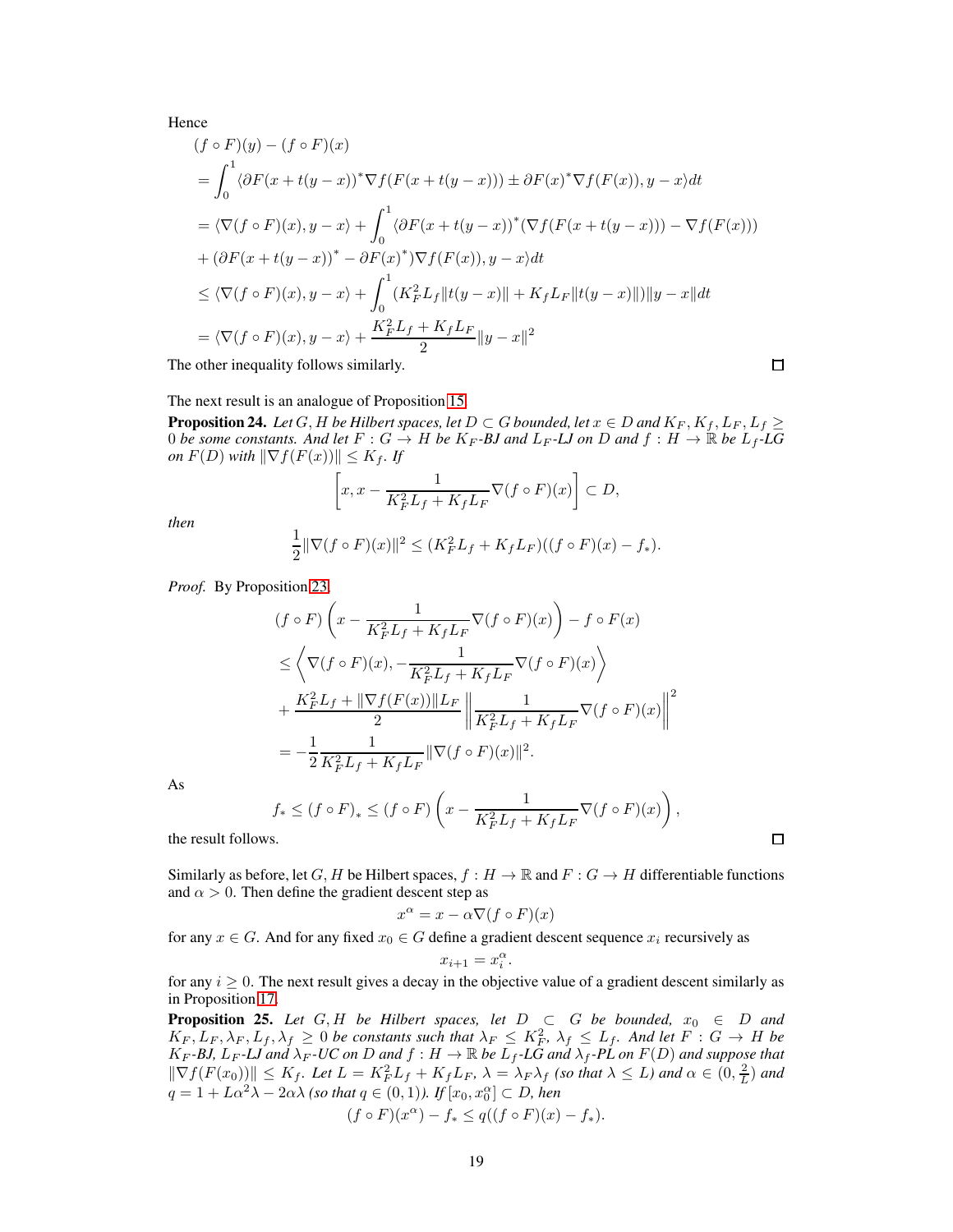*Proof.* By Proposition [23](#page-17-1) and Proposition [21](#page-16-0) we have

$$
(f \circ F)(x^{\alpha}) - (f \circ F)(x) \le \langle \nabla (f \circ F)(x), -\alpha \nabla (f \circ F)(x) \rangle + \frac{L}{2} || -\alpha \nabla (f \circ F)(x) ||^2
$$
  
= 
$$
\left( \frac{L}{2} \alpha^2 - \alpha \right) ||\nabla (f \circ F)(x)||^2 \le (L\alpha^2 \lambda - 2\alpha \lambda)((f \circ F)(x) - f_*)
$$
,

where we have used the fact that  $\alpha \in (0, \frac{2}{L})$  implies  $(\frac{L}{2}\alpha^2 - \alpha) \leq 0$ . Adding  $(f \circ F)(x) - f_*$  to both sides yields

$$
(f \circ F)(x^{\alpha}) - f_{*} \le (1 + L\alpha^{2}\lambda - 2\alpha\lambda)((f \circ F)(x) - f_{*}).
$$

Note that the conditions  $\lambda \leq L$  and  $\alpha \in (0, \frac{2}{L})$  ensure that  $(1 + L\alpha^2 \lambda - 2\alpha \lambda) \in [0, 1)$ .  $\Box$ 

Now we combine these ingredients to prove the main result of this section.

<span id="page-19-3"></span>*Proof of Theorem [20.](#page-16-1)* The proof is similar to that of Theorem [11.](#page-12-2) Indeed, the first step is to prove by induction on  $i \geq 0$  the following statements.

$$
f(F(x_i)) - f_* \le q^i(f(F(x_0)) - f_*),
$$
\n(6)

<span id="page-19-0"></span>
$$
||x_{i+1} - x_i|| \le \alpha q^{i/2} K,\tag{7}
$$

$$
x_i \in D \tag{8}
$$

<span id="page-19-2"></span><span id="page-19-1"></span>and

$$
\|\nabla f(F(x_i))\| \le K_f. \tag{9}
$$

First, the case  $i = 0$ . Note that [\(6\)](#page-19-0) and [\(8\)](#page-19-1) holds trivially in this case. By Proposition [15](#page-14-0) applied to f and the point  $F(x_0)$  we have [\(9\)](#page-19-2). And finally by Proposition [24](#page-18-0) we have [\(7\)](#page-19-3).

Now we show that case i implies case  $i + 1$ . By induction we have that

$$
||x_{i+1} - x_0|| \le \sum_{j=0}^i ||x_{j+1} - x_j|| \le \sum_{j=0}^i \alpha q^{j/2} K \le \frac{\alpha K}{1 - \sqrt{q}}.
$$

Thus  $x_{i+1} \in D$  and we have [\(8\)](#page-19-1). Moreover, by a similar argument it follows that the segment  $[x_i, x_{i+1}] \subset D$  and thus by Proposition [25](#page-18-1) and the induction hypothesis we have [\(6\)](#page-19-0).

In particular,  $f(F(x_{i+1})) - f_* \leq (f(F(x_0)) - f_*)$  and combining this fact with Proposition [15](#page-14-0) applied to f and  $F(x_{i+1})$  we get that  $\|\nabla f(F(x_{i+1}))\| \leq \sqrt{2L_f(f(F(x_{i+1})) - f_*)} \leq K_f$  thus proving [\(9\)](#page-19-2). Furthermore, note that any  $x \in [x_i, x_{i+1}]$  is of the form  $x_i^{\beta}$  for some  $\beta \in [0, \alpha]$ . Thus by Proposition [25](#page-18-1) and Proposition [15](#page-14-0) we can similarly conclude that  $\|\nabla f(F(x))\| \le K_f$  for any  $x \in [x_i, x_{i+1}].$ 

Therefore we can apply Proposition [22](#page-17-0) to prove that  $(f \circ F)$  is L-LG on  $[x_i, x_{i+1}]$ . Thus  $\|\nabla (f \circ F)(x_{i+1}) - \nabla (f \circ F)(x_i)\| \leq L \|x_{i+1} - x_i\|$  and we have that  $\|\nabla (f \circ F)(x_{i+1})\| \leq$  $(1 + \alpha L)q^{i/2}K$ . Hence  $[x_{i+1}, x_{i+2}^{1/L}] \subset D$  and by Proposition [24](#page-18-0) we get that  $\|\nabla (f \circ F)(x_{i+1})\| \leq$  $\sqrt{2L(f(F(x_{i+1})) - f_*)} \leq q^{\frac{i+1}{2}} K$ , which implies [\(7\)](#page-19-3).

Now let us show that the sequence  $x_i$  converges as  $i \to \infty$ . For any  $i_2 > i_1$  by the triangle inequality

$$
||x_{i_2} - x_{i_1}|| \le \sum_{j=i_1}^{i_2 - 1} ||x_{j+1} - x_j|| \le \alpha K \sum_{j=i_1}^{i_2 - 1} q^{\frac{j}{2}}
$$
  

$$
\le \alpha K q^{\frac{i_1}{2}} \sum_{j=0}^{\infty} q^{\frac{j}{2}} = \frac{\alpha K q^{\frac{i_1}{2}}}{1 - \sqrt{q}}.
$$

And thus this sequence is Cauchy and it converges to some  $x_* = \lim_{i \to \infty} x_i$ . Moreover, for every  $i\geq 0$  we have that

$$
||x_* - x_i|| \le \frac{\alpha K q^{\frac{i}{2}}}{1 - \sqrt{q}}
$$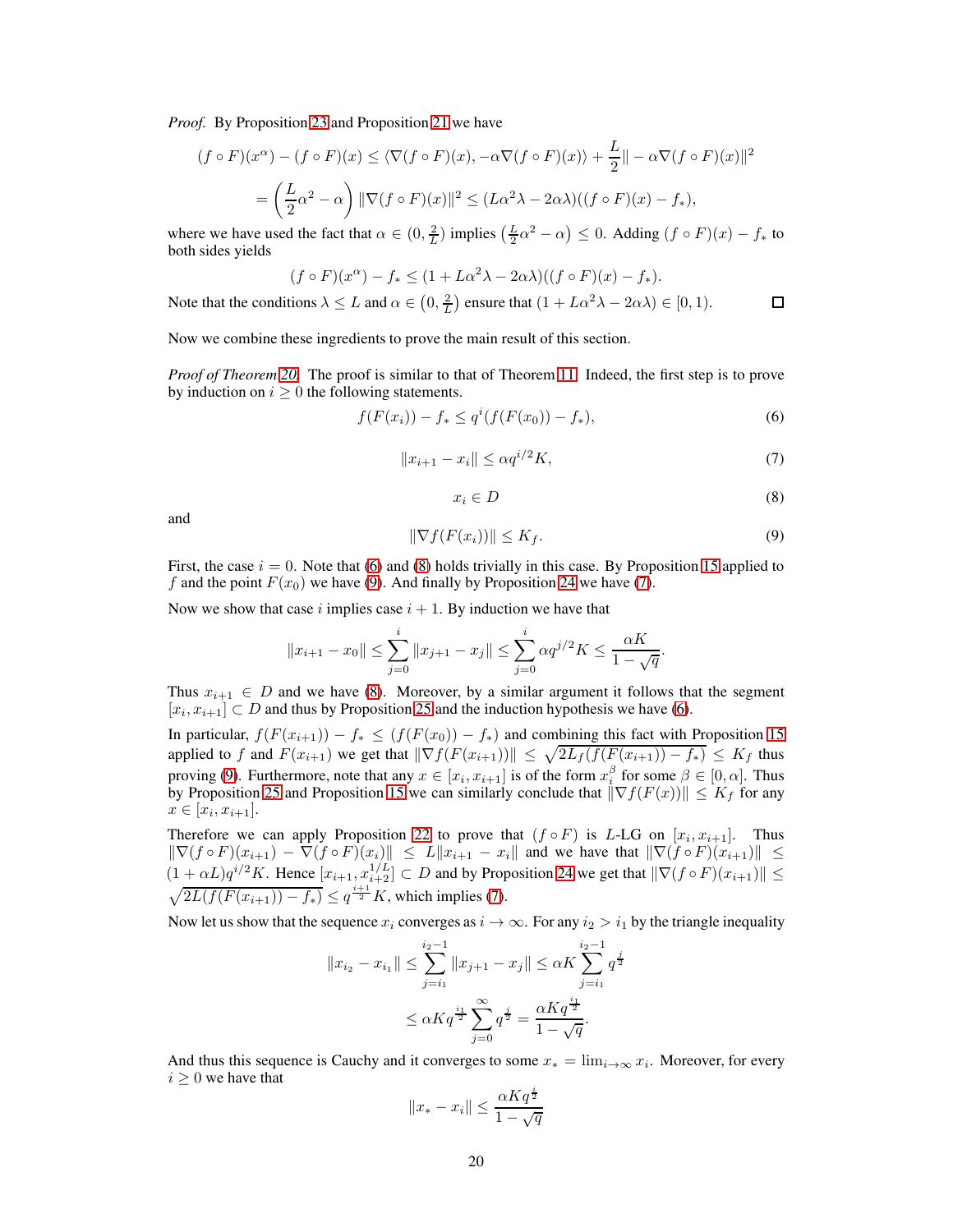so in particular  $||x_* - x_0|| \le \frac{\alpha K}{1-\sqrt{q}}$ . Note that [\(6\)](#page-19-0) implies in particular that the infimum of f equals the infimum of  $(f \circ F)$  and it is attained at  $x_*$ . Furthermore,  $\|\nabla f(F(x_*))\| = 0$  (and similarly for any other  $\hat{x}_*$  that attains the infimum of  $(f \circ F)$ ).

Finally we apply Proposition [23](#page-17-1) with  $K_f = 0$  to get

$$
(f \circ F)(x_0) - (f \circ F)(\hat{x}_*) \le \langle \nabla (f \circ F)(\hat{x}_*), x_0 - \hat{x}_* \rangle + \frac{K_F^2 L_f}{2} ||x_0 - \hat{x}_*||^2
$$

$$
= \frac{K_F^2 L_f}{2} ||x_0 - \hat{x}_*||^2,
$$

so that

$$
\sqrt{K_F^2 L_f} \|x_0 - \hat{x}_*\| \ge \sqrt{2((f \circ F)(x_0) - f_*)},
$$

which can be substituted into the bound on  $||x_* - x_0||$ , giving the last claim of the theorem.  $\Box$ 

## C Requirements for convergence

We want to study now properties of the neural network  $N$  that can be translated to the induced map  $N_{\mu}$ . In particular, we want to prove the following result.

<span id="page-20-0"></span>**Lemma 26.** Let X be a Borel space,  $\Theta$  a Hilbert space,  $D \subset \Theta$  open,  $\mu \in \mathcal{P}(X)$  and  $N : X \times \Theta \to$  $\mathbb{R}^l$  such that  $N(x, \theta)$  is measurable in x and Fréchet differentiable in  $\theta$  for all  $(x, \theta) \in X \times \Theta$ and the integral  $\int ||N(x,\theta)||^2 d\mu(x)$  exists and is finite for all  $\theta \in \Theta$ . Suppose that there exists  $\hat{K}_N, \hat{L}_N \in L^2(\mu)$  *such that for*  $\mu$ -almost every  $x \in X$ ,  $N(x, \cdot) : \Theta \to \mathbb{R}^l$  is  $\hat{K}_N(x)$ -BJ and  $\hat{L}_N(x)$ -LJ on D. Then  $N_\mu$ :  $\Theta \to L^2(\mu, \mathbb{R}^l)$  is differentiable on D, for all  $\theta \in D$  the Jacobian  $\partial N_\mu(\theta) \in \mathcal{L}(\Theta, L^2(\mu, \mathbb{R}^l))$  is such that

$$
\partial N_{\mu}(\theta)\eta = \partial_{\theta} N(\cdot,\theta)\eta
$$

for all  $\eta \in \Theta$ , the adjoint Jacobian  $\partial N_\mu(\theta)^* \in \mathcal{L}(L^2(\mu,\mathbb{R}^l),\Theta)$  is such that

$$
\partial N_{\mu}(\theta)^{*} f = \int \partial_{\theta} N(x, \theta)^{*} f(x) d\mu(x)
$$

 $f$ or all  $f \in L^2(\mu,\mathbb{R}^l)$ , while  $N_\mu$  is  $\|\hat{K}_N(x)\|$ -BJ and  $\|\hat{L}_N(x)\|$ -LJ on D. Furthermore, if there exists  $\lambda_N > 0$  *such that* 

$$
\int \langle \partial_{\theta} N(x_1, \theta)^* f(x_1), \partial_{\theta} N(x_2, \theta)^* f(x_2) \rangle d\mu \otimes \mu(x_1, x_2) \ge \lambda_N ||f||^2
$$

*for all*  $\theta \in D$  *and*  $f \in L^2(\mu, \mathbb{R}^l)$ *, then*  $N_{\mu}$  *is*  $\lambda_N$ *-UC.* 

*Proof.* First of all, let us prove that  $\partial N_\mu(\theta)\eta$  is  $\mu$ -a.e. equal to  $\partial_\theta N(\cdot, \theta)$ . Note that for  $\mu$  almost every  $x \in X$  we have that by Proposition [12](#page-13-0) the fact that  $N(x, \cdot)$  is  $\hat{K}_N(x)$ -BJ implies that  $||N(x, \theta_1) - N(x, \theta_2)|| \leq \hat{K}_N(x)||\theta_1 - \theta_2||$  if  $[\theta_1, \theta_2] \subset D$ . In order to prove that  $\partial N_\mu(\theta)\eta$  is  $\mu$ -a.e. equal to  $\partial_{\theta}N(\cdot,\theta)$  it suffices to prove that

$$
\lim_{\delta \to 0} \frac{\int \|N(x,\theta+\delta) - N(x,\theta) - \partial_{\theta}N(x,\theta)\delta\|^2 d\mu(x)}{\|\delta\|^2} = 0
$$

for  $\theta \in D$ . Since D is open, eventually  $[\theta, \theta + \delta] \subset D$ , so that  $||N(x, \theta + \delta) - N(x, \theta)||^2 \leq \hat{K}_N^2 ||\delta||^2$ . Hence,  $||N(x, \theta + \delta) - N(x, \theta) - \partial_{\theta}N(x, \theta) \cdot \delta||^2 \leq (2\hat{K}_N ||\delta||)^2$ . As  $\hat{K}_N^2$  is integrable with respect to  $\mu$  by dominated convergence we get that

$$
\lim_{\delta \to 0} \int \frac{\|N(x,\theta+\delta) - N(x,\theta) - \partial_{\theta}N(x,\theta) \cdot \delta\|^2}{\|\delta\|^2} d\mu(x)
$$
  
= 
$$
\int \lim_{\delta \to 0} \frac{\|N(x,\theta+\delta) - N(x,\theta) - \partial_{\theta}N(x,\theta) \cdot \delta\|^2}{\|\delta\|^2} d\mu(x) = 0.
$$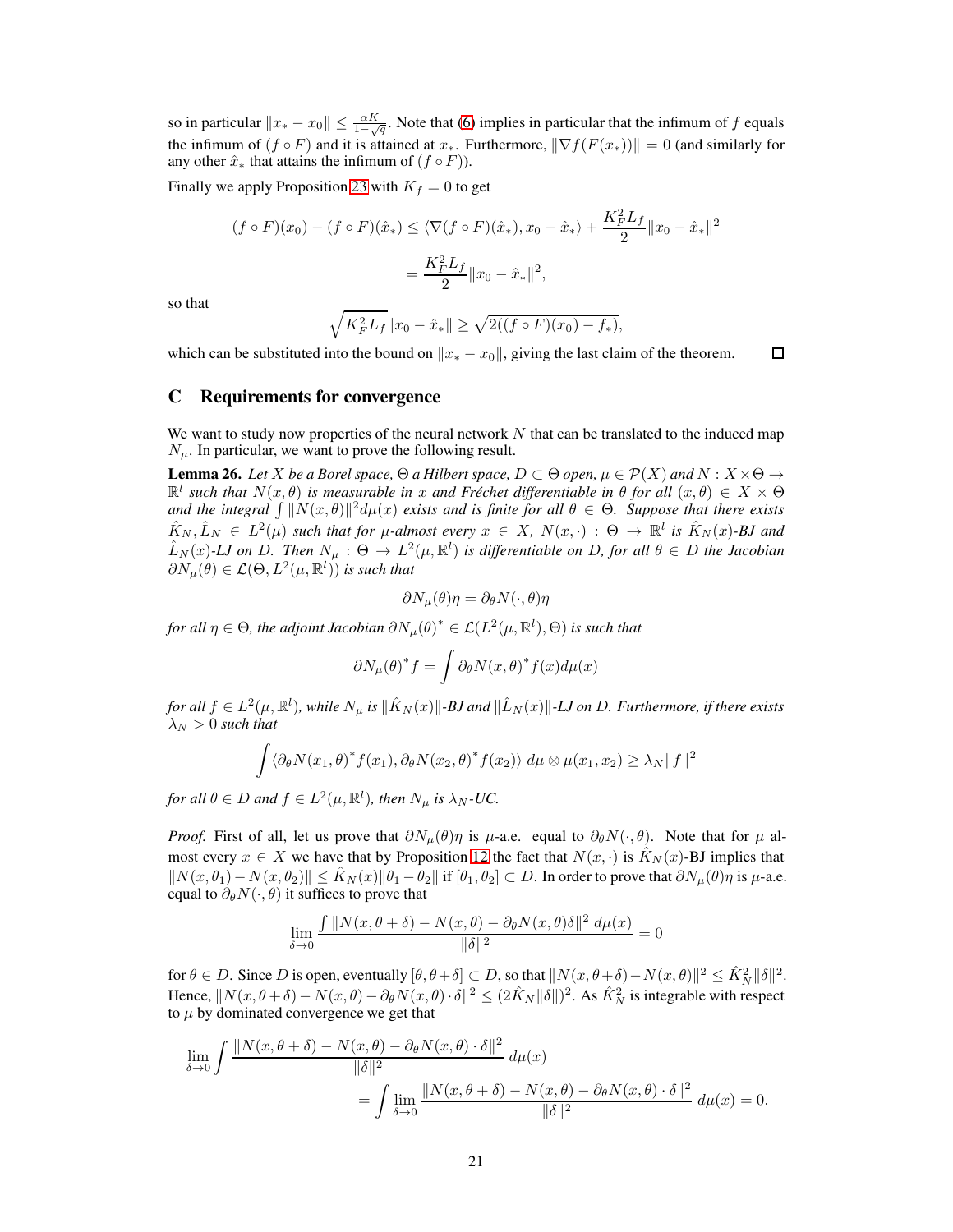Since

$$
\langle \partial N_{\mu}(\theta)\eta, f \rangle = \int \langle \partial_{\theta} N(x, \theta)\eta, f(x) \rangle d\mu
$$
  
= 
$$
\int \langle \eta, \partial_{\theta} N(x, \theta)^* f(x) \rangle d\mu = \langle \eta, \int \partial_{\theta} N(x, \theta)^* f(x) d\mu \rangle,
$$

one has that the adjoint Jacobian  $\partial N_{\mu}(\theta)^* \in \mathcal{L}(L^2(\mu, \mathbb{R}^l), \Theta)$  is given by

$$
\partial N_{\mu}(\theta)^{*} f = \int \partial_{\theta} N(x, \theta)^{*} f(x) d\mu(x).
$$

The rest of the lemma follows using the Jacobian formulas. First, one has  $\|\partial_{\theta}N(x,\theta)\|\leq \hat{K}_N(x)$ a.e. for all  $\theta \in D$ , so that

$$
\|\partial N_{\mu}(\theta)\eta\| = \sqrt{\int \|\partial_{\theta} N(x,\theta)\eta\|^{2} d\mu} \leq \sqrt{\int \hat{K}_{N}(x)^{2} \|\eta\|^{2} d\mu(x)} = \|\eta\| \|\hat{K}_{N}\|
$$

for all  $\theta \in D$ , meaning that  $N_{\mu}$  is  $\|\hat{K}_N\|$ -BJ on D. Second, one has  $\|\partial_{\theta_1}N(x,\theta_1) \partial_{\theta_2}N(x,\theta_2)\Vert \hat{L}_N(x)\Vert \theta_1 - \theta_2\Vert$  a.e. for all  $\theta_1, \theta_2\in D$ , so that

$$
\begin{aligned} ||(\partial N_{\mu}(\theta_1) - \partial N_{\mu}(\theta_2))\eta|| &= \sqrt{\int ||(\partial_{\theta_1} N(x, \theta_1) - \partial_{\theta_2} N(x, \theta_2))\eta||^2 d\mu(x)} \\ &\le \sqrt{\int \hat{L}_N(x)^2 ||\theta_1 - \theta_2||^2 ||\eta||^2 d\mu(x)} = ||\eta|| ||\hat{L}_N|| ||\theta_1 - \theta_2|| \end{aligned}
$$

for all  $\theta \in D$ , meaning that  $N_{\mu}$  is  $\|\hat{L}_N\|$ -LJ on D. Third, one has

$$
\langle f, \partial N_{\mu}(\theta) \circ \partial N_{\mu}(\theta)^{*} f \rangle = \int \left\langle f(x_{1}), \partial_{\theta} N(x_{1}, \theta) \int \partial_{\theta} N(x_{2}, \theta)^{*} f(x_{2}) d\mu(x_{2}) \right\rangle d\mu(x_{1})
$$

$$
= \int \int \left\langle \partial_{\theta} N(x_{1}, \theta)^{*} f(x_{1}), \partial_{\theta} N(x_{2}, \theta)^{*} f(x_{2}) \right\rangle d\mu(x_{1}) d\mu(x_{2}) \ge \lambda_{N} ||f||^{2}
$$
for all  $\theta \in D$  and  $f \in L^{2}(\mu, \mathbb{R}^{l})$ , meaning that  $N_{\mu}$  is  $\lambda_{N}$ -UC on *D*.

Next we want to prove the following result.

<span id="page-21-0"></span>**Lemma 27.** Let X be a Borel space,  $\mu \in \mathcal{P}(X)$ ,  $\iota : X \times \mathbb{R}^l \to \mathbb{R}$  an  $L_{\iota}$ -LG integrand for some  $L_{\iota} \geq 0$  and  $I_{\iota}: L^2(\mu, \mathbb{R}^l) \to \mathbb{R}$  the induced integral functional. Then one has that

 $\nabla I_{\iota}(f)(x) = \nabla \iota(x, f(x))$ 

*for all*  $f \in L^2(\mu, \mathbb{R}^l)$  *and*  $I_t$  *is*  $L_t$ -LG. If moreover *i is also a*  $\lambda_t$ -PL *integrand for some*  $\lambda_t > 0$  *(so that*  $\lambda_{\iota} \leq L_{\iota}$ *), then one has that*  $I_{\iota}$  *is*  $\lambda_{\iota}$ *-PL*.

*Proof.* Let  $\nabla \iota_f \in L^2(\mu, \mathbb{R}^l)$  be defined as

$$
\nabla \iota_f(x) = \nabla \iota(x, f(x)).
$$

One has

$$
\frac{|I_{\iota}(g) - I_{\iota}(f) - \langle \nabla \iota_{f}, g - f \rangle|}{\|g - f\|} = \frac{\left| \int \iota(x, g(x)) - \iota(x, f(x)) - \langle \nabla \iota(x, f(x)), g(x) - f(x) \rangle d\mu(x) \right|}{\|g - f\|}
$$
  

$$
\leq \frac{\int |\iota(x, g(x)) - \iota(x, f(x)) - \langle \nabla \iota(x, f(x)), g(x) - f(x) \rangle| d\mu(x)}{\|g - f\|}
$$
  

$$
\leq \frac{\int \frac{L}{2} \|g(x) - f(x)\|^2 d\mu(x)}{\|g - f\|} = \frac{L_{\iota}}{2} \frac{\|g - f\|^2}{\|g - f\|} = \frac{L_{\iota}}{2} \|g - f\|,
$$
  
so that  

$$
\lim_{g \to f, f \neq g} \frac{|I_{\iota}(g) - I_{\iota}(f) - \langle \nabla \iota_{f}, g - f \rangle|}{\|g - f\|} = 0,
$$